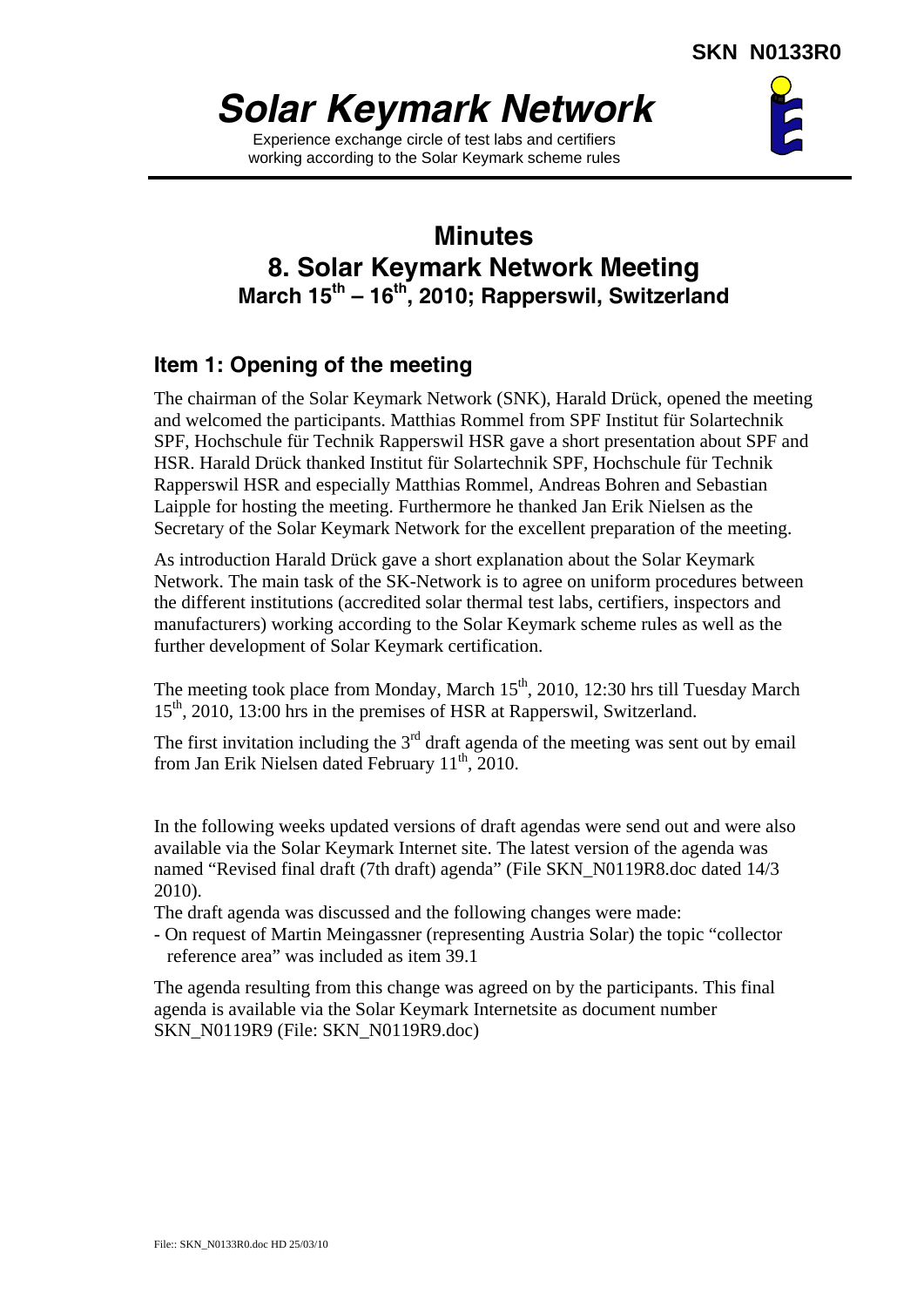## **Item 2: Introduction of participants**

The participants introduced themselves and mentioned their nominating organisation or institution respectively. The list of participants that attended the meeting is attached as Annex A.

It was agreed that the voting preconditions according to clause 4.2 of the Solar Keymark Network internal regulations (Document SKN\_N0102R3) are fulfilled.

## **Item 3: Approval of the minutes of the 7. meeting**

Harald Drück mentioned that the minutes of the  $7<sup>th</sup>$  Solar Keymark Network meeting (File: SKN\_N0118R0.pdf  $20/09/2009$ ) were sent out by email dated September  $18<sup>th</sup>$ , 2009 be Jan Erik Nielsen.

The only comment received within 30 days after sending out the minutes was the following one from Liauw Hoang from CEN/CMC (dated 28/09/09) related to the item 7 (CEN fees)

Liauw·Hoang·from·CEN/CMC·refereed·to·his·email·send·out·on·July·3rd, 2009·to·Jan· Erik·Nielsen·et.·al.·(included·as·Note·7·in·document·N0103R7)·and·mentioned·that·his· organisation is considering a complete review of the licence fees, in response to the SKN·proposal·established-[HD1]an-internal-working-group-in-order-to-elaborate-anappropriate proposal how to deal with the licence fees in the future. He also mentioned the legal ownership of the Keymark by CEN and the fact, that he needs an agreement from CEN related to general fee issues. The earliest date a proposal for a new fee scheme is expected to be at the beginning of 2010.

It was agreed that this comment is not of such substantial nature that it requires the preparation of a new version of the minutes.

The minutes of the  $7<sup>th</sup>$  Solar Keymark Network meeting (File: SKN\_N0118R0.pdf 20/09/2009) as sent out by email dated September  $18^{th}$ , 2009 by Jan Erik Nielsen were unanimously approved by the participants present.

## **Item 4:Review of Solar Keymark Network decision list**

Harald Drück mentioned that the current version of the Solar Keymark Network decision list is document N0100R2 (File SNK\_N0100R2.PDF). This version is dated September 11, 2009 and contains all decisions made by the SKN until September 2009 (including the decisions from the meeting held in Brussels, Belgium in Sept. 2009). With regard to the Solar Keymark Network decision list, Carsten Lampe mentioned that at decision D5.M7 the statement related to the voting result is missing. This statement is at present listed below decision D11.M7.

Harald Drück thanked Carsten Lampe for this hint and asked the secretary of the Solar Keymark Network to correct this fault.

Note: The Solar Keymark decision list is available via www.solarkeymark.org.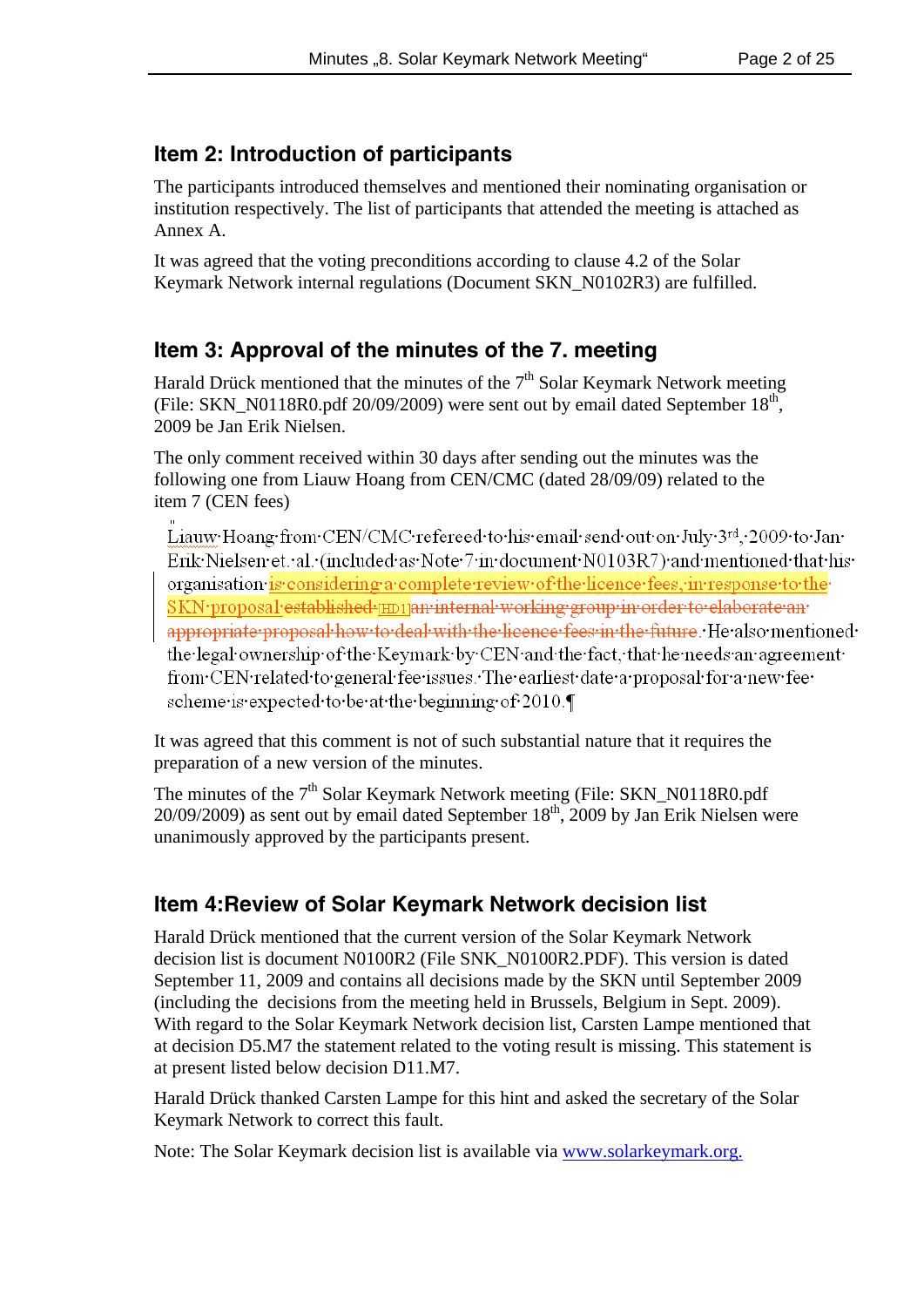## **Item 5: Solar Keymark Network document list & Solar Keymark Network distribution list**

Jan Erik Nielsen presented the **SKN document list** (SKN\_N0000) and the **SKN distribution list** (document SKN\_N0001; file SKN\_N0001.xls) and mentioned that there are already a lot of documents in the list. Furthermore he excused for sending out a version of the document list where not all hyperlinks to the documents were working. In this context he thank for the hint related to this problem and mentioned that he corrected the hyperlinks immediately.

## **Item 6: Nomination of national industry representatives (what if more than one national association exists?)**

In the" Solar Keymark Network Internal Regulations" (Document SKN\_N0102R3.PDF) in section 2.1.2 it is mentioned *"Up to two national industrial representatives shall when possible be nominated by national solar thermal trade associations".*

The question is now how to deal in cases where more that one trade national trade association exists? According to the participants this is at present the case in Germany and Italy.

After a short discussion the following decision was made:

#### **Decision D1.M8 – Nomination of industry representatives by national solar thermal trade associations**

In countries where more than one national solar thermal trade association exists each trade association can nominate up to two national industrial representatives for participation in the Solar Keymark Network.

*This decision was taken unanimously.*

## **Item 7: Revised scheme rules**

Jan Erik Nielsen informed the participants about revisions in the Solar Keymark scheme rules related to the following topics:

- Flexible system certification is now accepted and first experience in applying the method is being gained at the test labs.
- The scheme rules have now new type definitions (new main type and sub type definitions). Main reason for the change in definitions was to lower the CEN fees.
- New Solar Keymark Network fees. In this context he mentioned that due to the reduced fees and the only slightly reduced payments from industry, money for the Solar Keymark Network will be generated (see also item 38 related to Solar Keymark foundation)

With regard to the definition of system families in the Solar Keymark Scheme rules in Annex D Francois Xavier Ball mentioned the following points :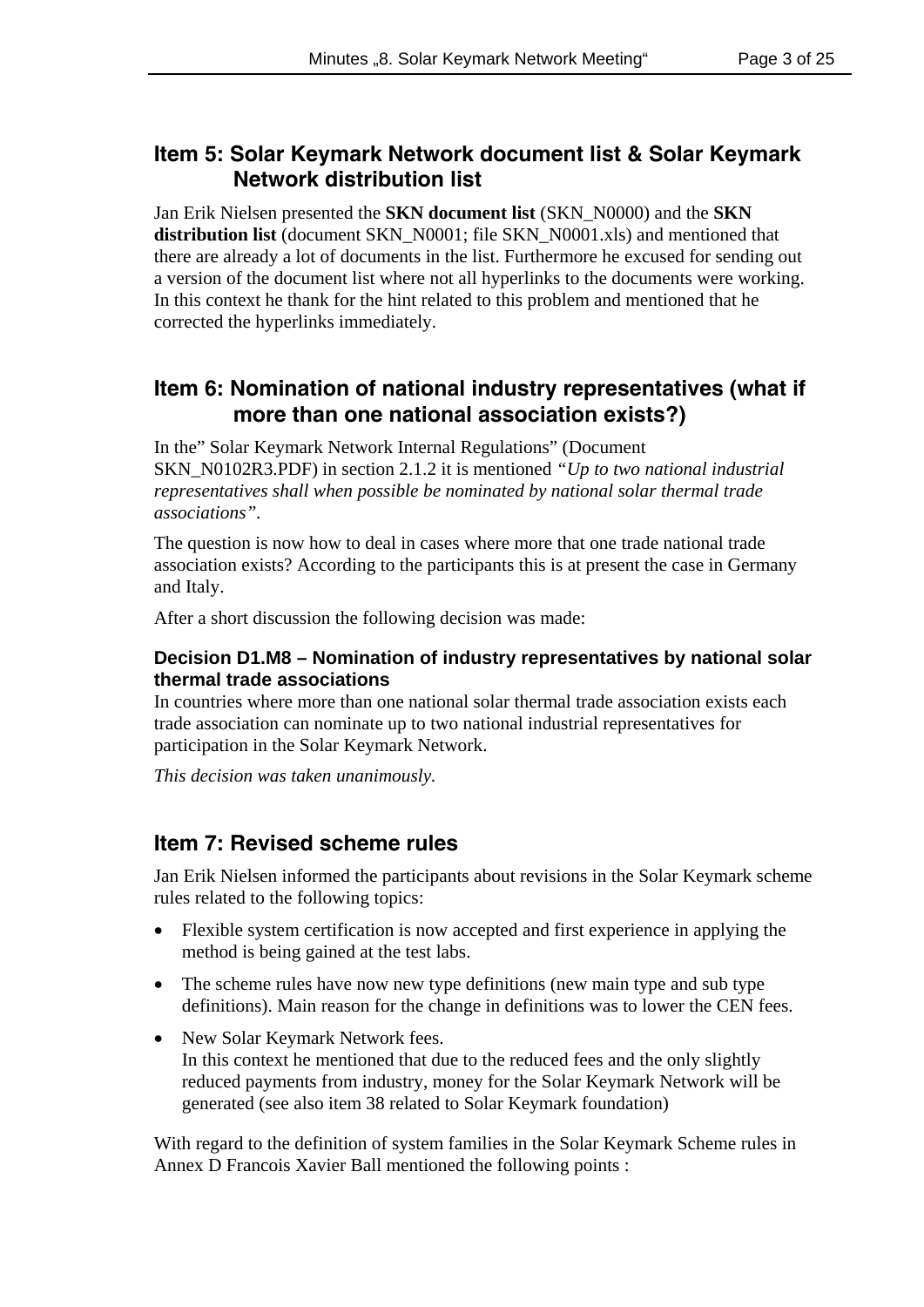| Solar Keymark System Families :<br>proposal for changes in the<br>requirements for grouping different<br>configurations into one system family<br>$(Annex D - D.2)$                                                                                                                                                                                                                                                                                                                                                                                                                                     | <b>Heat transfer fluid</b><br>• Current specification :<br>"Same type of liquid (same brand and same water<br>mixing percent) *<br>· Modified specification proposed :<br>* Same type of liquid (same reference corresponding<br>to specified density, heat capacity and viscosity)"<br>Rationale : A given product can be supplied using |  |  |  |
|---------------------------------------------------------------------------------------------------------------------------------------------------------------------------------------------------------------------------------------------------------------------------------------------------------------------------------------------------------------------------------------------------------------------------------------------------------------------------------------------------------------------------------------------------------------------------------------------------------|-------------------------------------------------------------------------------------------------------------------------------------------------------------------------------------------------------------------------------------------------------------------------------------------------------------------------------------------|--|--|--|
| March 15th and 16th, 2010<br><b>SKN Meeting</b>                                                                                                                                                                                                                                                                                                                                                                                                                                                                                                                                                         | different commercial names, which the fluid supplier<br>may change at any time.<br>artita<br><b>SKN Meeting</b><br>March 15th and 16th, 2010                                                                                                                                                                                              |  |  |  |
| Tank(s)                                                                                                                                                                                                                                                                                                                                                                                                                                                                                                                                                                                                 | <b>Pipes / piping</b>                                                                                                                                                                                                                                                                                                                     |  |  |  |
| · Identification - modified text proposed :<br>Same brand or reference corresponding to the same<br>range of products (which can be marketed using<br>different names) "<br>• Insulation and heat loss - it is proposed to replace<br>the current specifications by:<br>*restricted variation of heat loss coefficient (Wh/l/K/day):<br>maximum 40% relative variation allowed within a family"<br>Rationale: The means used to control the relative<br>variation in insulation should not be specified; the focus<br>should be put on the results, not on the selection of the<br>insulating material. | It is proposed to remove the requirements,<br>because the piping and its insulation depend on<br>the final installation and the end-use conditions.<br>For testing purposes, the annex B of EN 12976-2<br>provides the information needed.                                                                                                |  |  |  |
| erfita<br>March 15th and 16th, 2010<br><b>SKN Meeting</b>                                                                                                                                                                                                                                                                                                                                                                                                                                                                                                                                               | artita<br>March 15th and 16th, 2010<br><b>SKN Meeting</b>                                                                                                                                                                                                                                                                                 |  |  |  |
| Pump(s)<br>Identification : it is proposed to replace "same"<br>٠<br>brand" by " same specifications"<br>• Power: it is proposed to have no restriction on<br>the relative variation of nominal power.<br>Rationale : as long as the flowrate of the pump is<br>appropriate for the considered model, it seems<br>not necessary to have a requirement on the<br>nominal power.                                                                                                                                                                                                                          |                                                                                                                                                                                                                                                                                                                                           |  |  |  |
| March 15th and 16th, 2010<br><b>SKN Meeting</b>                                                                                                                                                                                                                                                                                                                                                                                                                                                                                                                                                         |                                                                                                                                                                                                                                                                                                                                           |  |  |  |

As a result of the discussion several changes were performed in Annex D. The New version is available as document N106R6AnnexDR3 .

## **Decision D2.M8 – Revised version Solar Keymark Scheme Rules, Annex D**

The participants present decided to accept the document N106R6AnnexDR3.

*This decision was taken unanimously.*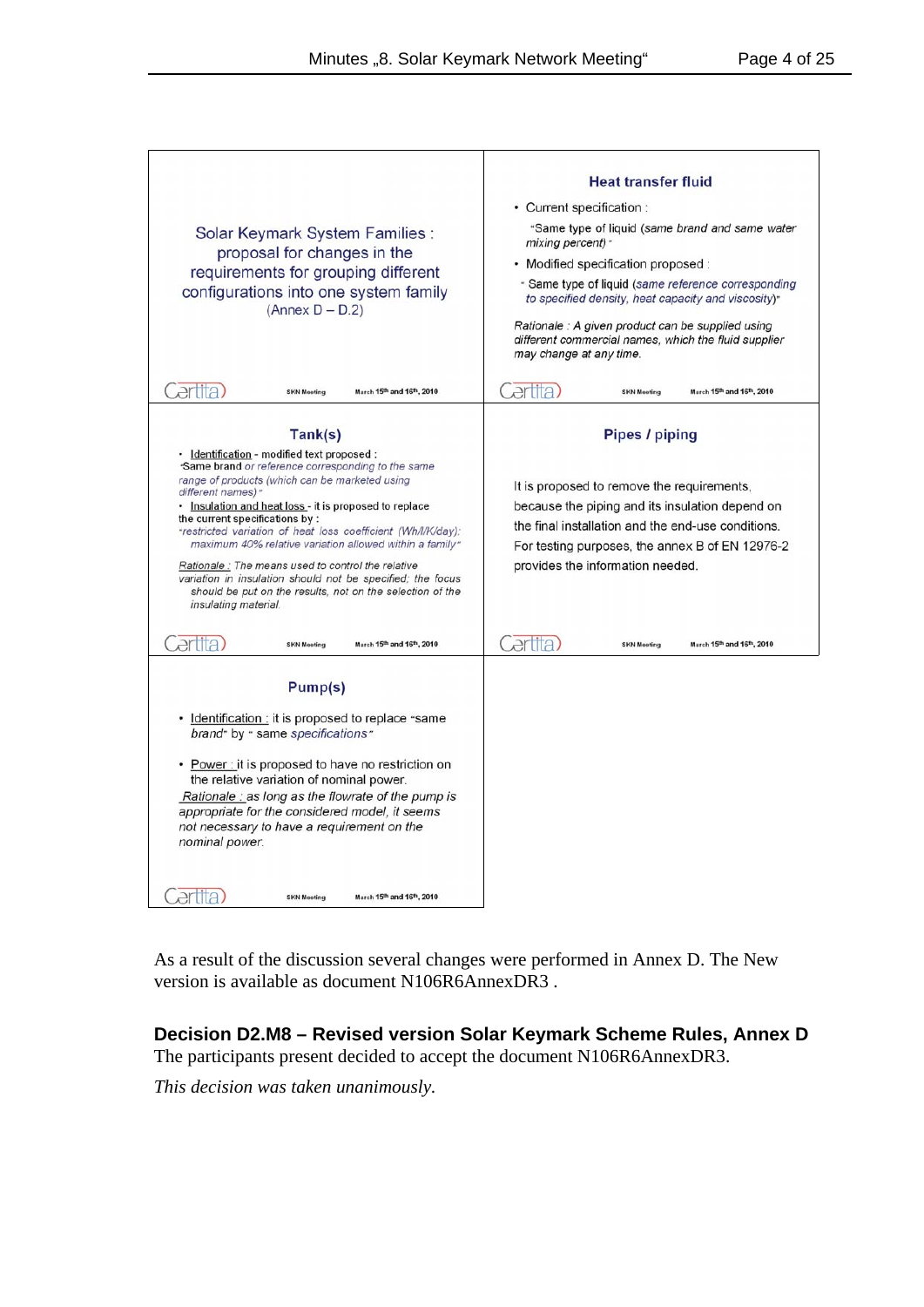## **Item 8: Complaint on Solar Keymark Network secretary**

Sören Scholz form DIN CERTCO complained about the Solar Keymark secretary Jan Erik Nielsen, because he did not follow the internal regulations in connection with the decisions related to the new fees made at the  $7<sup>th</sup>$  Solar Keymark Network meeting. Jan Erik Nielsen argued that he had a mandate from the latest Solar Keymark Network meeting for solving the issue related to the fees and further more there was a high time pressure since the subject had to be solved before the end of 2009. However it might have been the case that he acted in the "grey zone".

There was a consensus that in the future such actions in the "grey zone" should be avoided. Furthermore it was agreed that this singular event does not imply the need for changing the internal regulations.

## **Item 9: Complaint on certification bodies**

Jan Erik Nielsen complained about the fact that he, as the secretary, does still not receive all data sheets in the correct format. According to the Decision D4.M7( Solar Keymark Database: Update procedure and brand) the certification body shall send by email the data sheet in a harmonised Excel format and PDF format to the Solar Keymark Network Secretary (Email: jen@solarkey.dk)

In this context it was also mentioned by Costas Travasaros that it is necessary to have a list of documents required by the certification bodies. In order to provide a basis for future discussions related to this topic Costas Travasaros will prepare a draft proposal for such a list.

## **Item 10: Procedure for complaints on SKN test institutes**

Jan Erik Nielsen raised the question: what to do if a manufacturer doubts the results of a test lab, e.g. due to the fact that he has different results for the same product from two test labs.

It was agreed that as a first step the manufacturer should discuss the subject with the corresponding test institutes. If this does not lead to a consensus the manufacturer should address a complain to the certifier.

In serious cases the manufacturer or complainer respectively should contact the accreditation body responsible for the test lab.

## **Item 11: Pressure drop equation parameters to be included in SK collector data sheet**

Peter Kovacs proposed to re-include the information on pressure drop again in the Solar Keymark data sheet for collectors. One reason is that in EN 12975-1 the pressure drop is as compulsory information required to be stated in installers manual.

A discussion of about 15 min did not lead towards a consensus. Questioning the manufacturers present lead to the result that the majority of the manufacturers prefers to have the pressure drop test on a voluntary basis (as it is already the case now).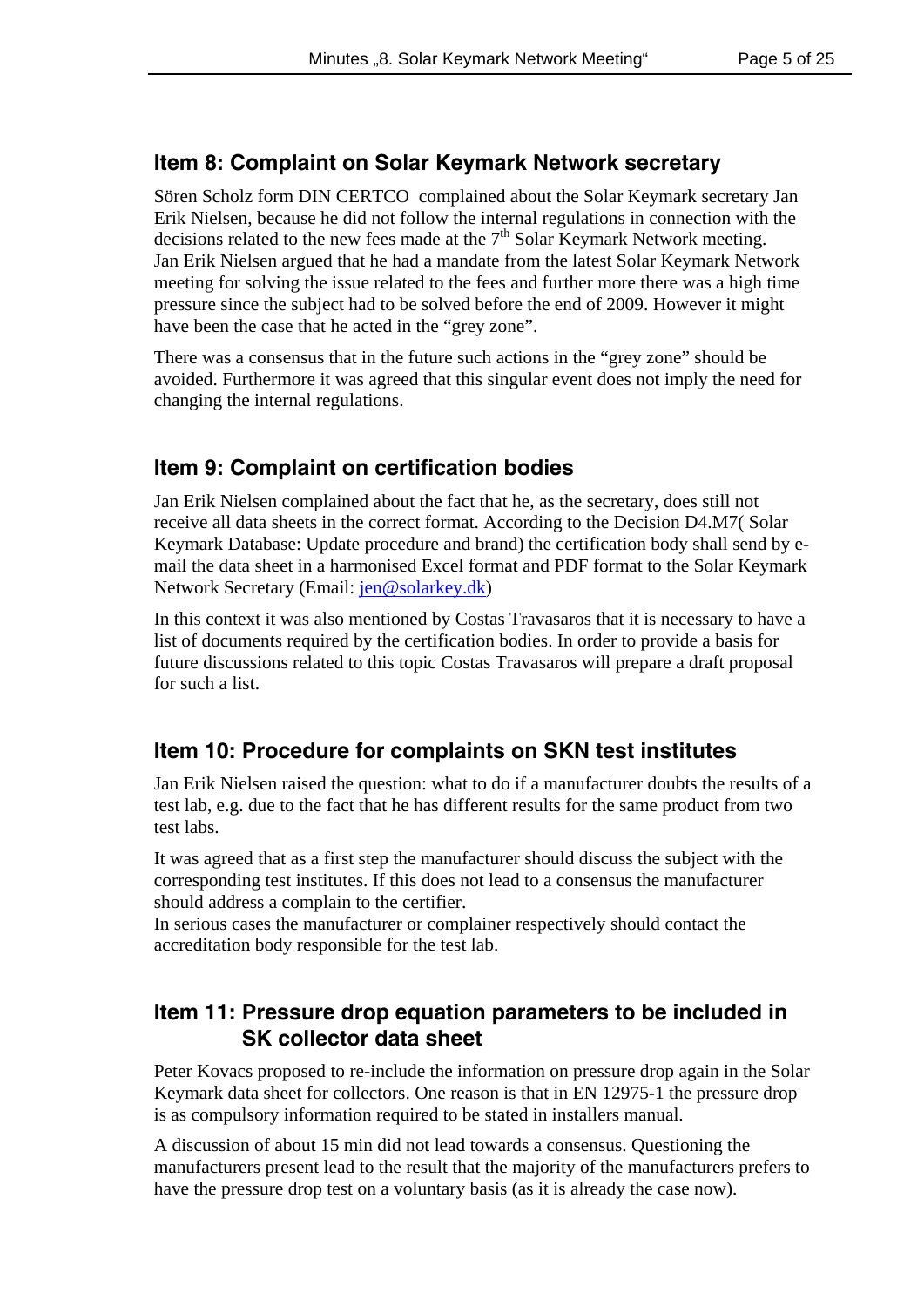## **Item 12: Extension of Solar Keymark Certification to New Subtypes of Solar Collectors**

João Santos form CERTIF raised the question if it is possible to certify a new member of a vacuum tube collector family with 30 tubes without any new tests on the basis of test performed on collectors with 12 and 20 tubes.

The topic was disused and a working group was created. The working group elaborated the proposal listed in the following decision:

#### **Decision D3.M8 – Extension of Solar Keymark Certification to New Subtypes of Solar Collectors**

The definition of the biggest collector and the smallest collector is done at the initial test. If later a bigger size or smaller size is added to the collector family this is resulting in a new definition for the existing family. If there is a new biggest collector added this will require performance testing and reliability testing of this collector. If there is a new smallest collector added this will require performance testing on the smallest collector.

*This decision was taken unanimously.*

### **Item 13: Including collector annual output in data sheets**

Peter Kovacs from SP prepared and Excel based tool for the calculation of the annual collector output. The tool is available via www.solarkeymark.org.

The effort was appreciated and it was agreed to include the tool in the Solar Keymark scheme rules. The level of the inclusion (e.g. shall, should, could) will be decided at a later stage.

The need was seen for a further validation of the tool before it can be included in the Solar Keymark scheme rules. This activity will be performed by a working group consisting of the following persons:

Peter Kovacs (chairman), Andreas Bohren, Stephan Fischer, Korbinian Kramer, Maria João Carvalho, Giorgos Panaras

The group should present a document describing the validation prior to the next Solar Keymark Network meeting.

## **Item 14: Flexible system certification/testing, experience/problems with new "flexible testing"**

In addition to the topics discussed under item 7 the following question was raised by Sören Scholz:

How to deal with cases where the collector certification is already performed by an other certification body than the one approached now by the manufacturer for the certification of the system?

With regard to this question the main problem to be solved is to ensure that the corresponding information about the certified product (collector) will always be forwarded to the second certification body (in this case DIN CERTCO), who would issue the certificate for the solar thermal system.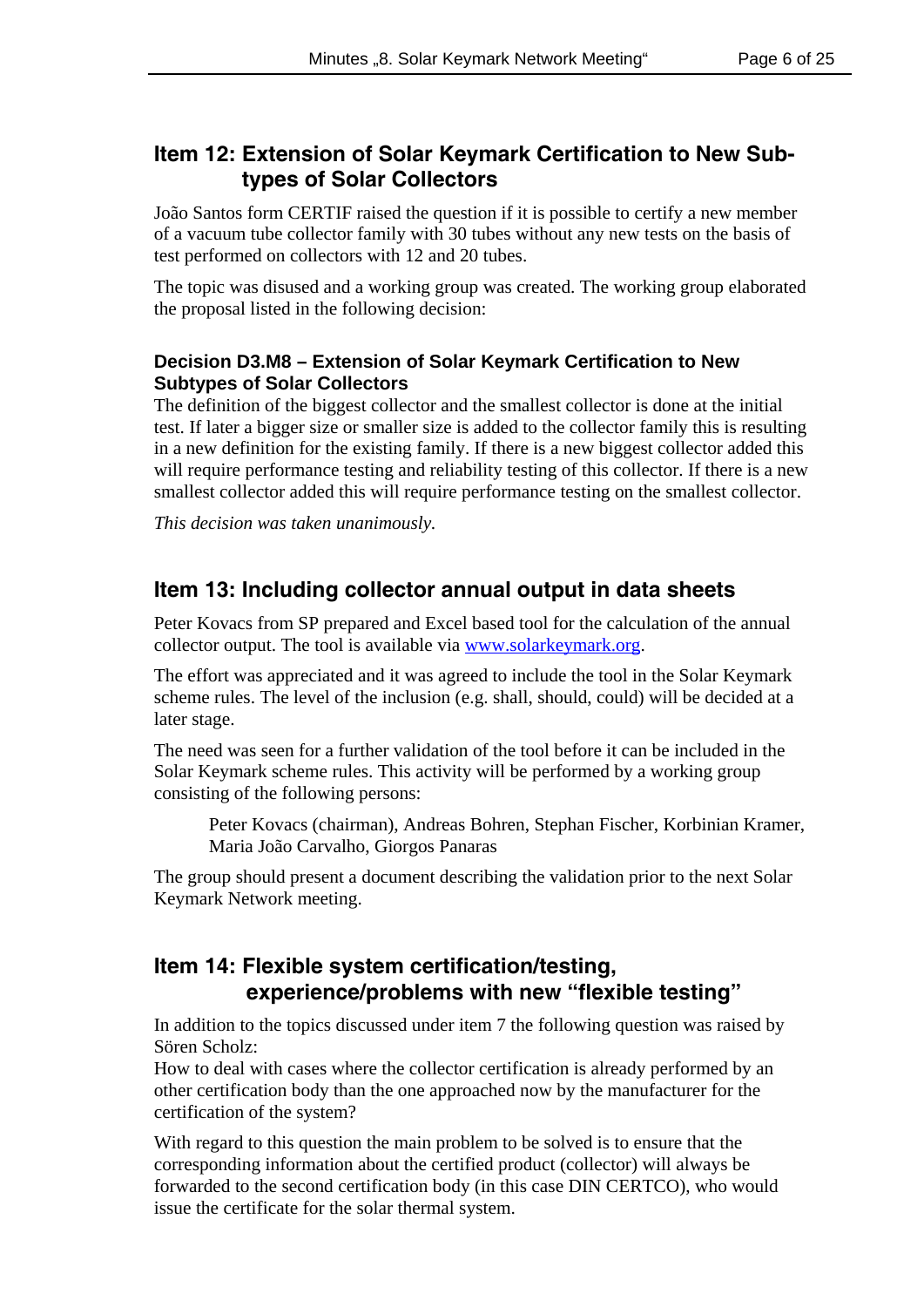The topic was discussed and the following decision was made:

#### **Decision D4.M8 – Certification of systems by using collector Solar Keymark certificates from a different certification body**

The participants present decided that in general a certifier has to perform Solar Keymark system certification based on collector Solar Keymark certificates issued by other certification body.

In order to ensure that no system certificates are based on withdrawn collector certificates, Jan Erik Nielsen will elaborate an appropriate procedure.

*This decision was taken with one negative vote.*

#### **Note:**

According to the existing rules the manufacturer is already today required to inform, in addition to the certifier of the collector, also the certifier of the system about any changes related to the collector. In order to be sure that the manufacturer informs the certifier of the system about a withdrawal of the certificate for the collector, it is recommended to state the obligation clearly in the contract between the certifier of the system and the manufacturer.

#### **Item 15: System data sheet – new version**

Since no new version of the system data sheet prepared by Jan Erik was available this topic was not discussed.

#### **Item 16: Influence of tapping time on system performance**

Related to this aspect Sebastian Laiple presented document N0124R0. The key result is that there is a not neglectable influence of the tapping time on the system performance.

#### **Decision D5.M8 – Hot water tapping times**

It was decided that the following taping times should be used for the performance prediction:

| Table 1. Data of following locations and adjusted tapping time. |                        |           |               |                     |  |  |  |  |
|-----------------------------------------------------------------|------------------------|-----------|---------------|---------------------|--|--|--|--|
| Reference                                                       | Longitude <sup>1</sup> | Time zone | Adjustment of | Tapping time        |  |  |  |  |
| locations                                                       |                        |           | standard time | (CET <sup>2</sup> ) |  |  |  |  |
| Stockholm                                                       | $18.07^\circ$          |           | $-0.20$       | 17.80               |  |  |  |  |
| Würzburg                                                        | $9.90^\circ$           |           | 0.34          | 18.34               |  |  |  |  |
| Davos                                                           | $9.82^\circ$           |           | 0.35          | 18.35               |  |  |  |  |
| Athens                                                          | $23.70^{\circ}$        |           | 0.42          | 18.42               |  |  |  |  |

Table 1: Data of reference locations and adjusted tapping time

(table extracted from N0124R0) **Note:** Time given in Table 1 are decimal figures

Furthermore it was agreed that there is no need to re-calculate the results presented in already existing test reports.

The explicit taping times should be included in a future version of EN 12976-2 and CEN/TS 12977-2.

*This decision was taken unanimously.*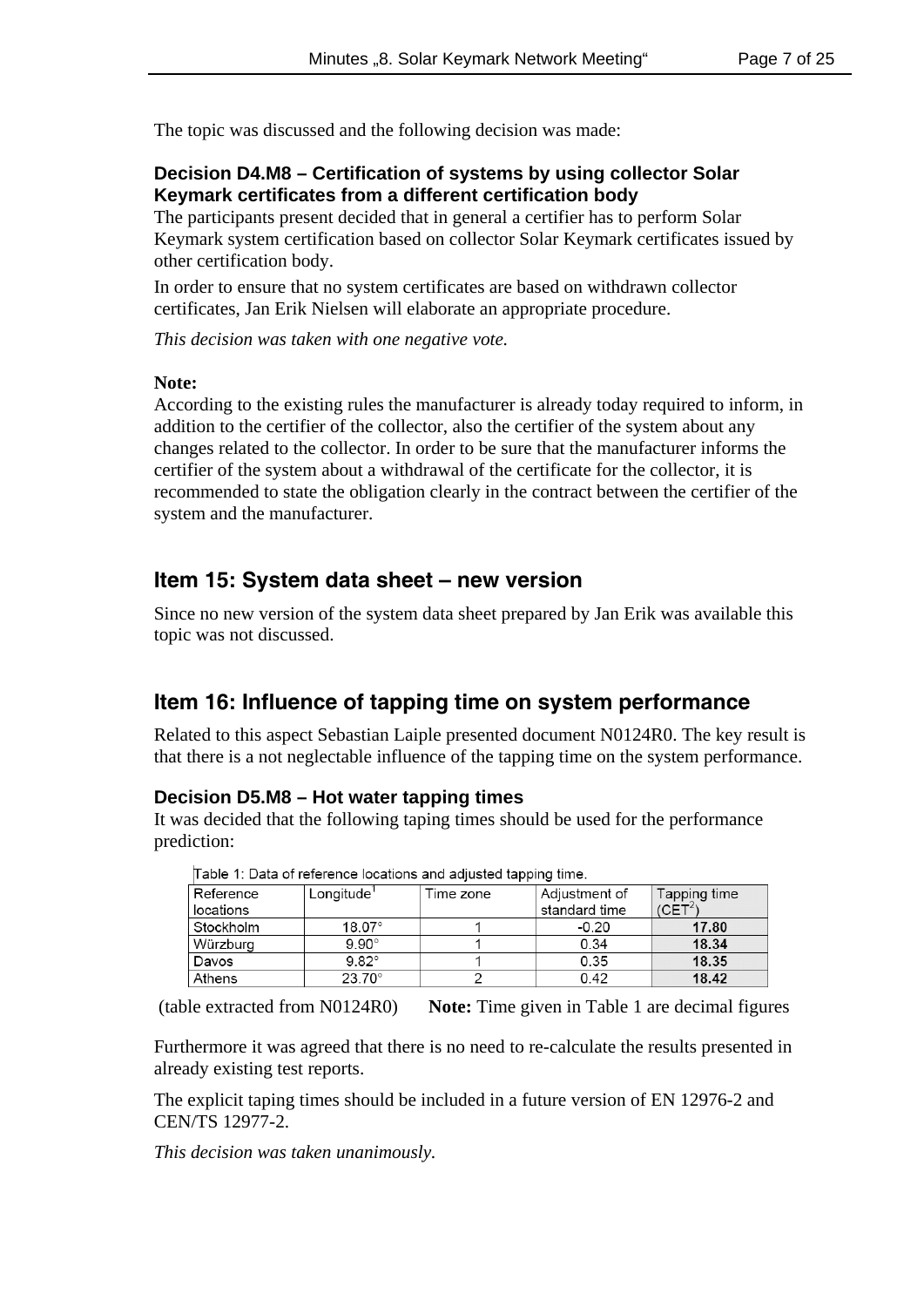## **Item 17: Simulation of low solar radiation testing days using solar radiation shield during thermal performance tests of factory-made systems according to the CSTGmethod**

Fabienne Sallaberry presented the issue described in document N0125R0 with the power point presentation attached as Annex B. The effort was appreciated and discussed. It was agreed that the proposed procedure is in principle promising but needs to be further validated.

Stamatios Babalis and Giorgos Panaras from the test lab "Demokritos" in Athens and Maria João Carvalho from "INETI" in Lisbon mentioned that they are interested in applying the procedure.

## **Item 18: Systems to be included in database**

Jan Erik Nielsen mentioned that he intends to transform the data base for systems to the same software basis used for the collector data base. This work will be finished in approx. 3 weeks.

## **Item 19: Updating database – send new data sheets when ready**

Jan Erik Nielsen encouraged the test labs to send him newly prepared collector and system data sheets as soon as they are finalised; see also item 9.

## **Item 20: Harmonised detailed technical input format to be used when applying for Solar Keymark certification**

Jan Erik Nielsen mentioned that in context with flexible system certification there is the need for a huge amount of information to be collected related to the system and its sub components (e.g. piping, valves, controllers).

In order to collect this information in a structured way it was agreed to elaborate and excel file. As a first step Jan Erik Nielsen will send around a draft version of the excel file for collecting this information and asks for comments.

## **Item 21: Flexible collector certification**

#### **New absorber coatings**

Franz Helminger presented documents N0128R0, N0129R0, N0130R0 and N0131R0 related to a "Proof of equivalence of different coatings based on the Decision D1.M5 of the Solar Keymark Network" for the TiNOX energy Al coating (in relation to the Alanod MIROTHERM coating)

After a short discussion the following decision was made based on the above mentioned document.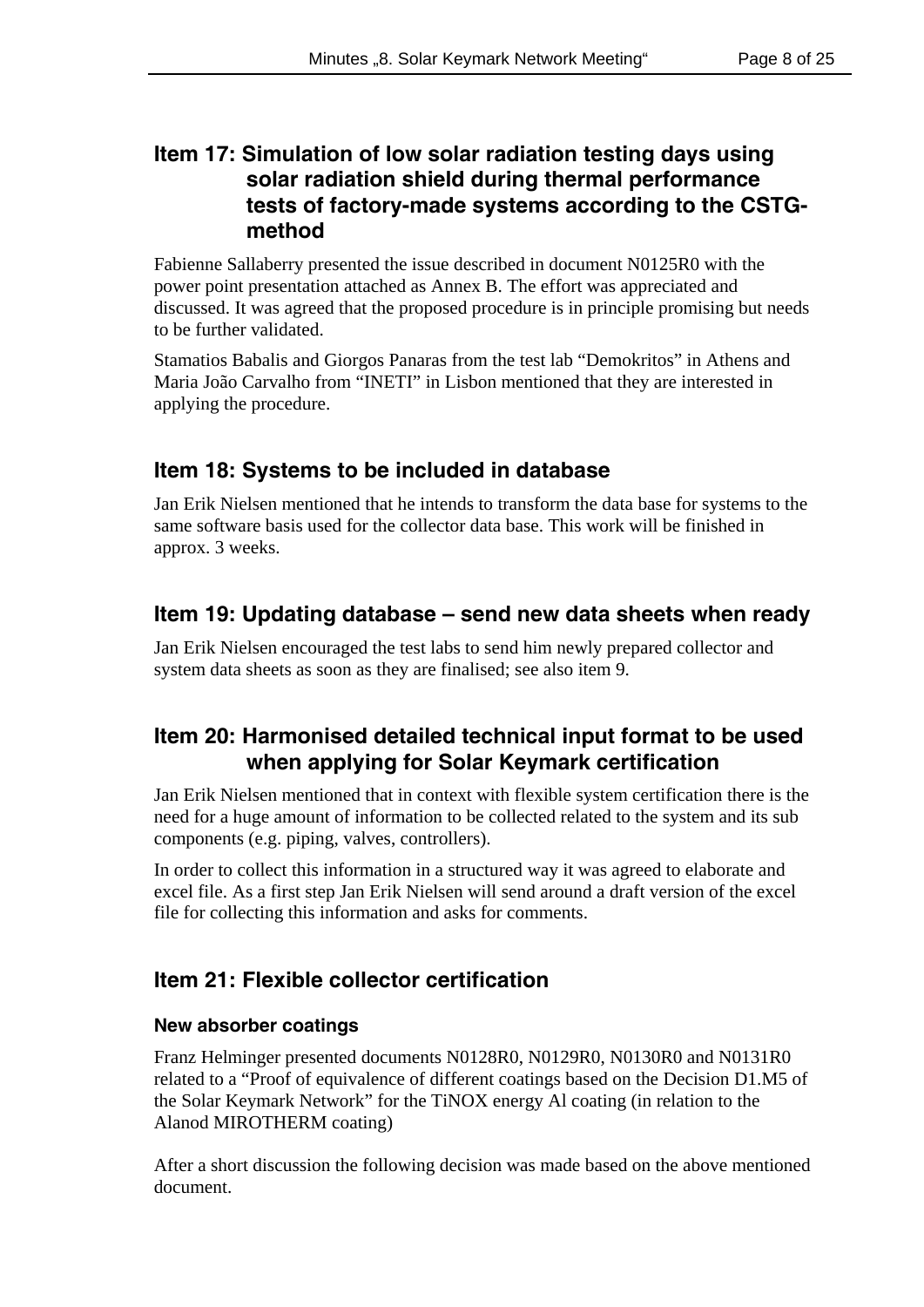#### **Decision D6.M8 – Validity of Solar Keymark certificates in case of Alanod MIROTHERM and TiNOX energy Al coating**

The participants present decided that in context with decision D1.M5, coatings on aluminium absorbers with the following brand names are considered as equivalent:

Alanod MIROTHERM and TiNOX energy Al and Bluetec eta plus\_al

Note: This decision extends decision D1.M5: decision D5.M6 (Valdity of Solar Keymark certificates in case of absorbers selective coated by different manufacturers check) and decision D9.M7 (Validity of Solar Keymark certificates in case of Tinox energy CU coating)

#### *This decision was taken unanimously.*

The discussion related to this topic showed that a revision of decision D1.M5 (Valdity of Solar Keymark certificates in case of absorbers selective coated by different manufacturers are used) is needed. This is especially relevant with regard to the criteria specified in decision D1.M5.

For that propose the following **working group** was created: Andreas Bohren (WG-leader), Korbinian Kramer, Stephan Fischer, Carsten Lampe, Christian Stadler, Franz Helminger, Costas Travasaros and Hannes Zannantoni.

The task of the working group is to elaborate a proposal as basis for a decision at next meeting.

#### **Thermal insulation material**

Criteria for considering different types of thermal insulation material for solar collectors as equivalent will be elaborated by Stephan Fischer and Andreas Bohren.

## **Item 22: Show always licence number together with Keymark**

Jan Erik Nielsen and Sören Scholz mentioned that if the Solar Keymark licence number is always shown on the collector identification plate it would help to avoid misuse. The topic was discussed and as a result the following decision was made:

#### **Decision D7.M8 – Display of Solar Keymark licence number on collector**

The participants present decided that for new Solar Keymark certificates issued from 01. May 2010 onwards it is only allowed to display the Solar Keymark logo on the collector together with the Solar Keymark licence number.

For Solar Keymark certificates issued before 01. May 2010 it is required to display the Solar Keymark licence number together with the Solar Keymark logo (in case the logo is displayed) from 01.May 2011 onwards on the collectors.

*This decision was taken with one negative vote.*

The discussion related to this topic showed that there is need of a similar requirement related to systems. However, since systems can be composed of different collector types and store types practical problems occur related to the question of the location of the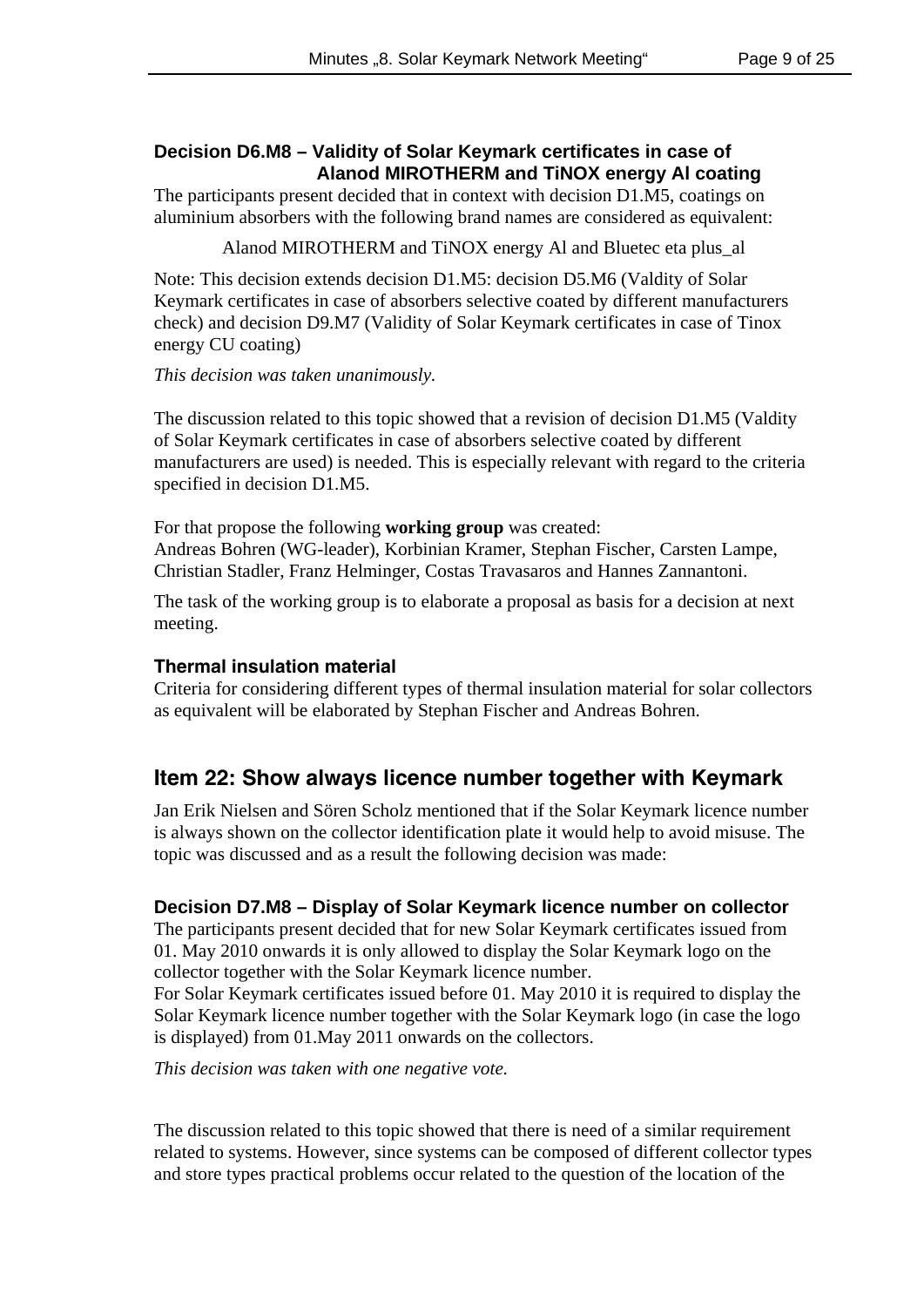licence number together with the logo. Since at present there are not that many systems, it was agreed to postpone a more deep discussion of this point.

There was a consensus related to requirement to avoid the use of the Solar Keymark logo in such a way that the customer is mislead (e.g. displaying the logo on a page of a brochure with several products not Solar Keymark certified).

## **Item 23: Keymark for uncovered collectors**

Jan Erik Nielsen mentioned that there are Solar Keymark certified uncovered collector (absorbers) on the market that are used in combination with a heat pump. This fact led to the request to exclude uncovered collectors from Solar Keymark certification.

After a short discussion the following was decided:

#### **Decision D8.M8 – No Solar Keymark for uncovered collectors**

Uncovered solar collectors shall not be excluded from Solar Keymark certification.

*This decision was taken with one negative vote.*

The request for excluding uncovered solar collectors form Solar Keymark certification is mainly based on the fact that in some countries Solar Keymarked products (including uncovered absorbers operated in combination with a heat pump) can benefit from subsidies.

There was a consensus that subsidy schemes should also take into account the electrical energy consumption of a solar thermal systems.

A working group was established in order to elaborate mechanisms for avoiding the misuse of Solar Keymark certification for non solar products.

Members of the **working** group are:

Costas Travasaros, Jean Marc Suter, Rob Meesters, Carsten Lampe, Christian Stadler, Fabienne Salaberry

Note: It was not possible to identify a leader of the working group

The working group shall prepare a proposal as a basis for a decision at the next meeting.

## **Item 24: Keymark for hot water stores according to EN 12977-3**

Jan Erik Nielsen reported about the wish of different manufacturers to have a Solar Keymark for hot water stores. This approach was appreciated and a working group for the elaboration of Solar Keymark scheme rules for solar hot water stores was created consisting of the following persons:

Jan Erik Nielsen (lead, provided that funding is available), Peter Kovacs, Korbinian Kramer, Wolfgang Striewe, Carlo Vassella , Vinod Sharma, Harald Drück

The working group shall prepare a proposal as a basis for discussion at the next meeting.

#### **Item 25: moved to Item 37**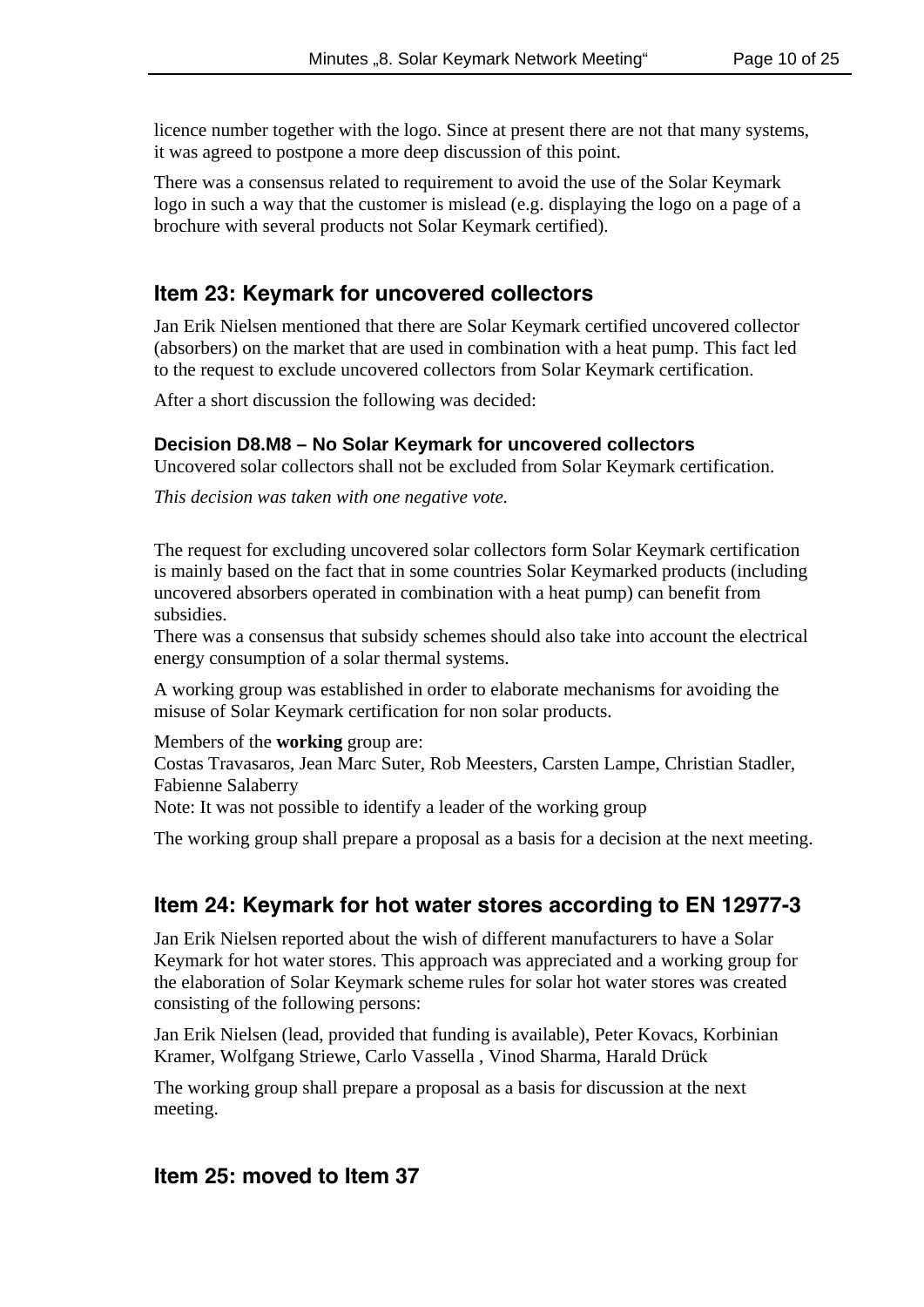## **Item 26: Harmonised procedure for physical inspection / surveillance**

Francois Xavier Ball mentioned that within the working group formed at the latest meeting related to this issue it was not possible to reach a consensus. The document N0106R6annexA reflects the current status of the discussion.

In this context Andreas Bohren introduced the documents N0121R0 (Proposal Periodic Surveillance Procedure). The discussion showed that especially with regard to the performance test required every two years in document N0121R0 no consensus could be reached. This impression was also validated by an indicative vote among the national industry member representatives.

In order to get an idea how other certification schemes of other products deal with this subject Susanne Hansson presented the following overview :

| <b>Keymark requirements</b>                                                                                                                                                                                                                                                                                                                                                                                                                                                                                                                                                                                                                                                                                                                                                                               | 1 Surveillance inspection<br>Annual SK inspection, standard report<br>a)<br>If ISO 9001 - SK surveillance every 2 years, standard<br>b)<br>report important, reports from ISO 9001 sent to Cert/Insp body<br>between SK insp<br>If ISO 9001 - ISO auditor performing also the SK<br>c)<br>surveillance every year, standard report important,<br>reports from ISO 9001 sent to Cert/Insp body. Cert/Insp body can<br>perform own inspection as a choice                                                                                                                                                                                                                                                                                                                                                                                                                                     |  |  |  |
|-----------------------------------------------------------------------------------------------------------------------------------------------------------------------------------------------------------------------------------------------------------------------------------------------------------------------------------------------------------------------------------------------------------------------------------------------------------------------------------------------------------------------------------------------------------------------------------------------------------------------------------------------------------------------------------------------------------------------------------------------------------------------------------------------------------|---------------------------------------------------------------------------------------------------------------------------------------------------------------------------------------------------------------------------------------------------------------------------------------------------------------------------------------------------------------------------------------------------------------------------------------------------------------------------------------------------------------------------------------------------------------------------------------------------------------------------------------------------------------------------------------------------------------------------------------------------------------------------------------------------------------------------------------------------------------------------------------------|--|--|--|
| 1. Surveillance inspection every year<br>2. Tests at least every second year<br>SK – same reg's and performance not<br>depending on which certification/<br>inspection body it is                                                                                                                                                                                                                                                                                                                                                                                                                                                                                                                                                                                                                         |                                                                                                                                                                                                                                                                                                                                                                                                                                                                                                                                                                                                                                                                                                                                                                                                                                                                                             |  |  |  |
| 2010-03-15<br>Thoughts/possibilites                                                                                                                                                                                                                                                                                                                                                                                                                                                                                                                                                                                                                                                                                                                                                                       | $d)$ ?<br>2010-03-15<br>Thoughts/possibilites                                                                                                                                                                                                                                                                                                                                                                                                                                                                                                                                                                                                                                                                                                                                                                                                                                               |  |  |  |
| 2.1 Tests every second year<br>- lab tests/exams<br>Selection of lab tests/examination<br>a) on all certified products. What<br>a) Not practical to perform<br>tests?<br>b) Still a lot of tests. Not fair to comp<br>b) for a selection of products?<br>What tests, what products?<br>with only 1 or a few products<br>c-d) Enough for covering the req.?<br>c) year2 test x, year4 test y, year6<br>Enough for granting the prod quality?<br>test z. What tests what year?<br>e) Enough for covering the req.?<br>Enough for granting the prod quality?<br>Enough as tests?<br>d) as combined test, by the manu-<br>facturer chosen to year 4 or 6<br>f) How to motivate?<br>e) Examination from market?<br>g) ??<br>f) No lab tests or examinations?<br>$g)$ ??<br>2010-03-15<br>Thoughts/possibilites | 2.2 Tests every second year<br>- tests/exam at the manufacturer<br>Selection of tests/examinations<br>performed during the<br>inspection at the manufacturer<br>a) Some tests might be possible to<br>perform? Question re if equipment<br>a) Tests possible as a choice?<br>is available? Good for the<br>manufacturer not having to send<br>b) What tests, what products?<br>samples and pay for tests.<br>c) year2 test x, year4 test y,<br>year6 test z. What tests what<br>b-d) Difficult to chose since it might<br>vear?<br>be depending on the manufacturer<br>d) as combined test, by the manu-<br>e) Enough for covering the req.?.<br>facturer chosen to year 4 or 6<br>Enough for granting the prod<br>quality? Normally for a lot of<br>e) examination/physical product<br>products this would be yes<br>inspection only<br>f) ??<br>Thoughts/possibilites<br>$2010 - 03 - 15$ |  |  |  |
| <b>Comparison to other product</b><br>certification                                                                                                                                                                                                                                                                                                                                                                                                                                                                                                                                                                                                                                                                                                                                                       | <b>Comparison to other product</b><br>certification                                                                                                                                                                                                                                                                                                                                                                                                                                                                                                                                                                                                                                                                                                                                                                                                                                         |  |  |  |
| <b>CPD Construction Buildings Directive</b><br>Stoves, fire appliances, septic tanks, Ind<br>and garage doors - ITT by NB, no follow<br>up visits<br>Tree, house constructions, windows, floor<br>covering - ITT and follow up visits every<br>year                                                                                                                                                                                                                                                                                                                                                                                                                                                                                                                                                       | <b>MID Measuring Instruments Directive</b><br>Products: Electricity meters, water meters, heat meters, fuel pumps for distr,<br>taxi meter, length measures, weighing instruments (instruments for costs)<br>Type Test required - module B, certificate 10 years<br>Follow up alt:<br>Module D - full quality assurance, visits every year<br>Module F<br>NB test the delivery batches, often all samples, not only selection. Not<br>repeated.<br>Module H/H1<br>NB full assessment of the manufacturer's construction and quality control, initial<br>and every year.<br>Conclusion for CPD and MID (and for a lot of other certification schemes):<br>not very often "after tests" are required.                                                                                                                                                                                         |  |  |  |
| 2010-03-15<br>Thoughts/possibilites                                                                                                                                                                                                                                                                                                                                                                                                                                                                                                                                                                                                                                                                                                                                                                       | 2010-03-15<br>Thoughts/possibilites                                                                                                                                                                                                                                                                                                                                                                                                                                                                                                                                                                                                                                                                                                                                                                                                                                                         |  |  |  |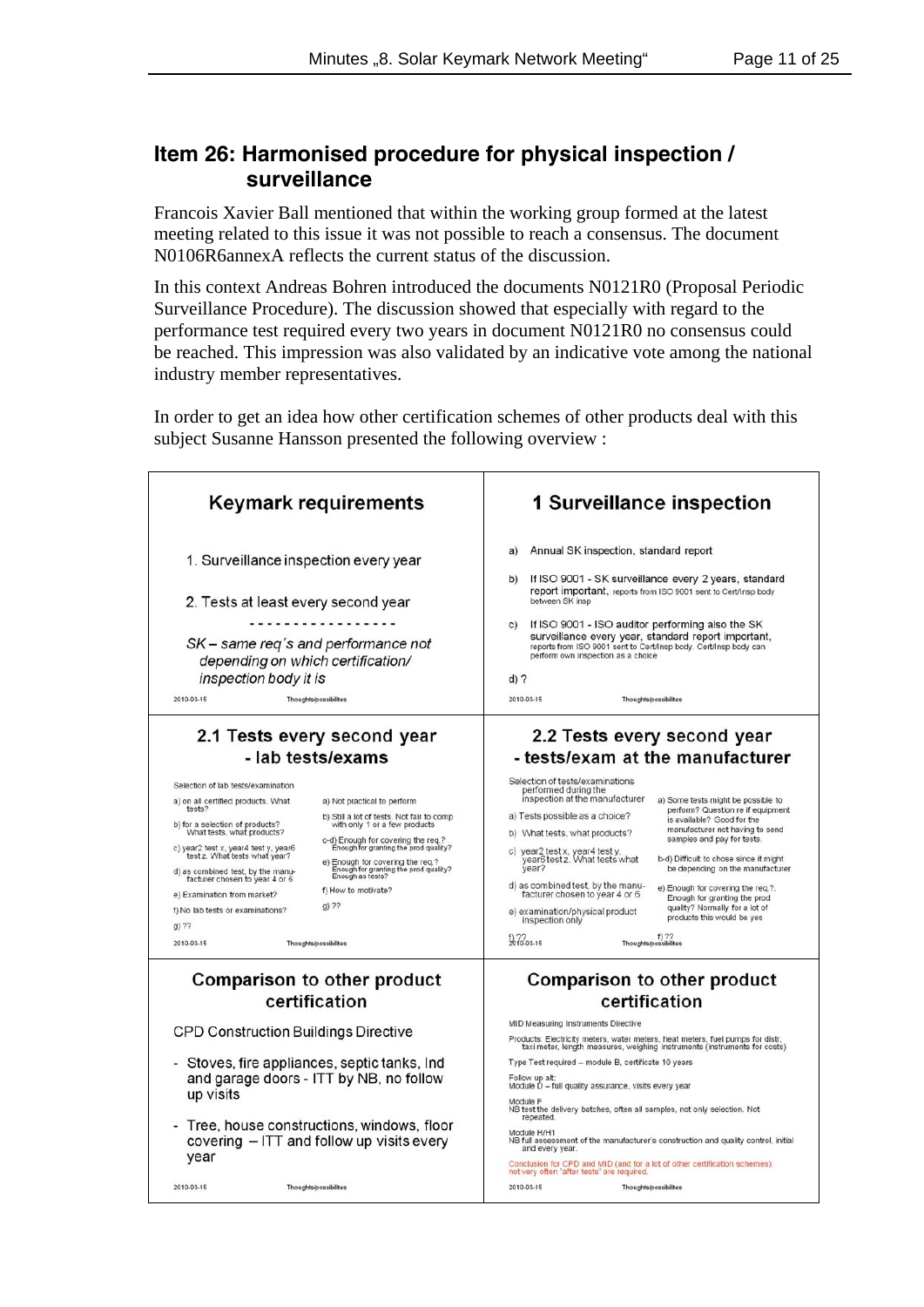As a result of the discussion the following decision was made:

#### **Decision D9.M8 – Procedure for physical inspection / surveillance**

The participants present decided to proceed with the physical inspection and surveillance test as it is already present common practice. This means a physical inspection as described in the Solar Keymark scheme rules every second year.

The latest version of documents N0122R0 (Checks and controls for solar collectors) and N0123R0 (Checks and controls made of the solar heating system) shall be used for the inspection reports.

*This decision was taken with one negative vote.*

## **Item 27: Input to Solar Keymark Factory Inspection Report**

Susanne Hansson presented (instead of Thomas Ljung) a modified version of the Solar Keymark factory inspection report originally elaborated with the Solar Keymark II project.

Since there is in the Solar Keymark scheme rules in section 5 a reference to Annex A1 (factory inspection report) and since this Annex A1 is at present missing, action is required to provide a format for a factory inspection report.

#### **Decision D10.M8 – Factory inspection report**

The participants present decided that the document N0132R0 (factory inspection report) shall be used for reporting.

*This decision was taken with one negative vote.*

## **Item 28: Proposal for voting on harmonised requirements related to Solar Keymark for collectors**

Stephan Fischer presented the Document N0120R0 on harmonised requirements related to documentation to be provided for factory inspection of Solar Keymark collectors. After a short discussion of the document to following decision was made: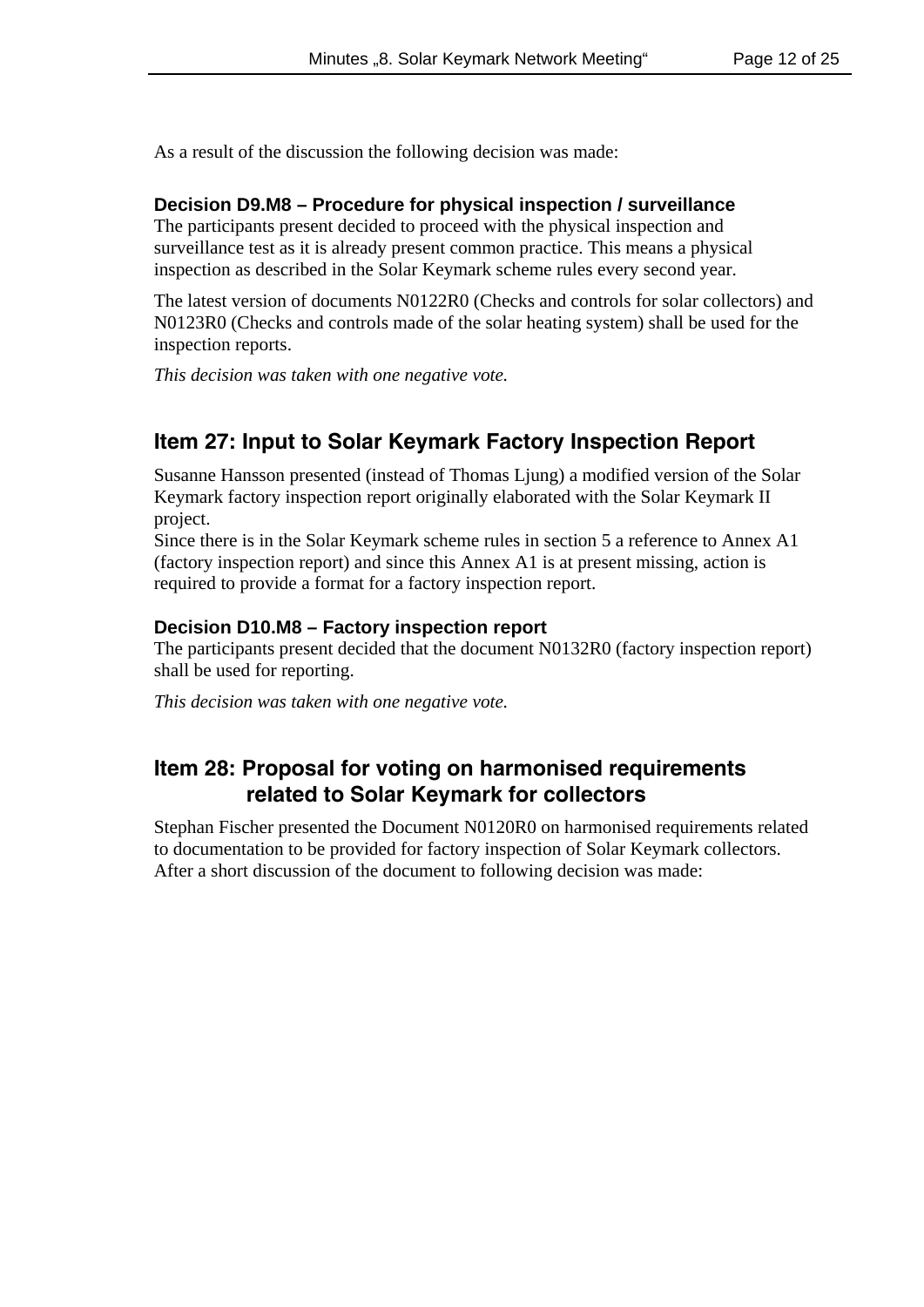#### **Decision D11.M8 – Harmonised requirements for documentation provided by collector manufacturer for factory inspection**

The participants present decided that the documentation required in Annex A of N0120R0 (extended by information related to method for connecting the absorber plate and the piping e.g. laser welding, soldering) has to be provided by the solar collector manufacturer in the context of a factory inspection.

This document will be included as Annex A3 in a revised version of the Solar Keymark scheme rules.

*This decision was taken unanimously.*

Note: The requirements resulting from Annex B of N0120R0 (Collector label) are already required by EN 12975-1:2006, section 7.2 (labelling)

With regard to N0120R0 Annex C (installer instruction manual) there was a consensus that the installer instruction manual has to be checked with regard to the aspects listed in the standard EN 12975-1:2006; section 7.3 and N0120R0 respectively.

## **Item 29: ISO 9001 and annual inspection requirements**

After a short discussion the following decision was taken:

#### **Decision D12.M8 – Annual inspection requirements in case of ISO 9001certification**

In case the manufacturer is ISO 9001 certified by a certifier accredited by a national accreditation body being a member of IAF (International Accreditation Forum) (www.iaf.nu) a Solar Keymark factory inspection is only required every second year provided the ISO 9001 report is made available to the certifier.

Based on conclusions of previous audits, interim inspections can be requested by the certifier.

*This decision was taken with two negative votes.*

## **Item 30a: Solar Keymark Remote Random Sampling Procedures**

The documents N0126R0 (Remote Random Sampling of Collectors and Systems for Solar Keymark Certification) and N0127R0 (Instructions for Completing Random Selection via Photographs) were discussed and the document N0126R0 was slightly revised. After the end of the discussion the following decision was made:

#### **Decision D13.M8 – Remote Random Sampling procedure.**

The participants present decided that a remote sampling procedure as described in N0126R1 and N0127R0 can be performed for picking samples for Solar Keymark type testing.

*This decision was taken unanimously.*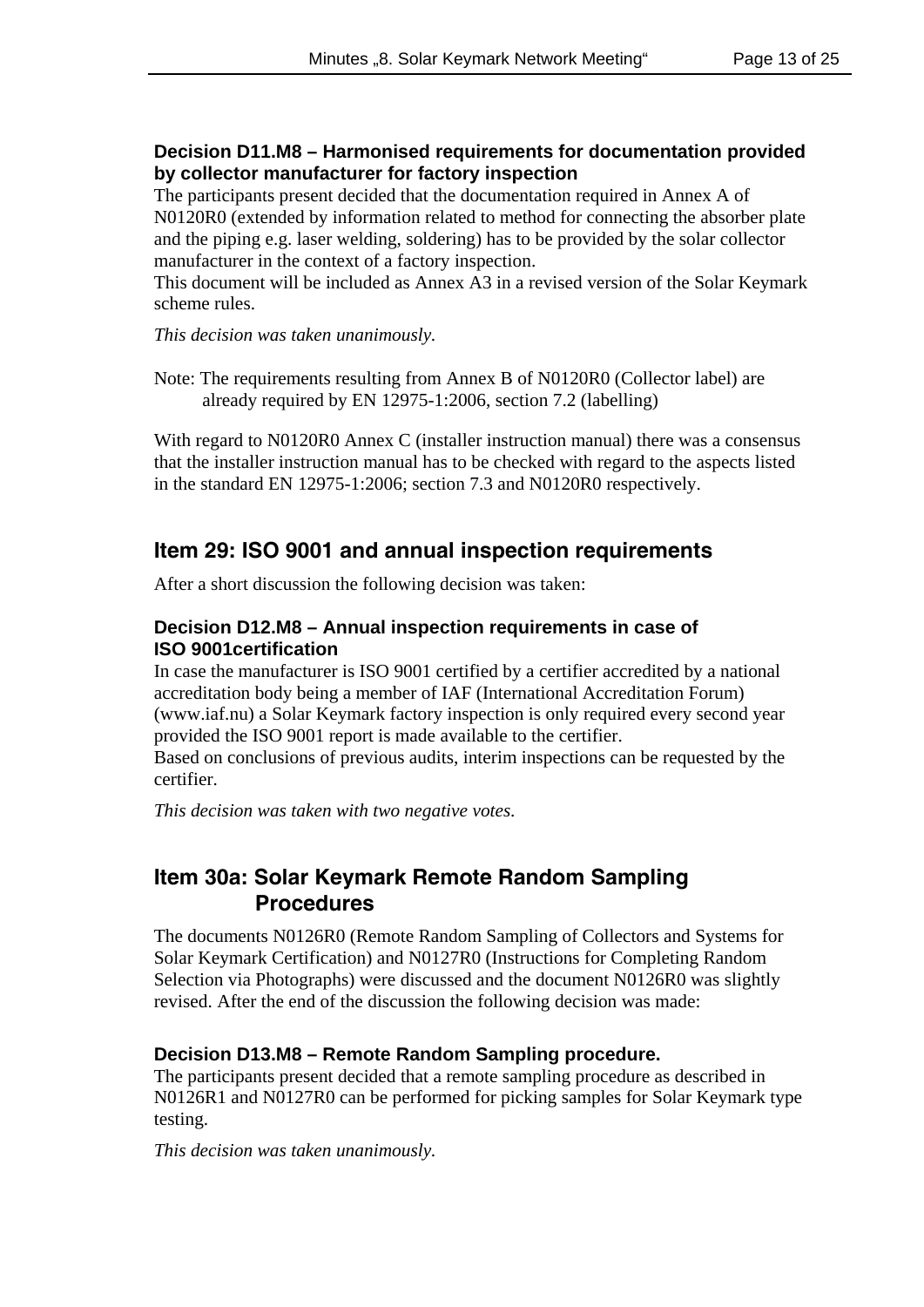## **Item 30b: Double inspection - recognition of Solar Keymark inspection reports**

Some certification bodies do not accept inspections done by other Solar Keymark certification bodies / inspectors. This statement was discussed and it was agreed that the subject is in principle already dealt with in item 14 and decision D2.M8.

## **Item 31: Proposal concerning Participation in the SKN – change of internal regulations**

Andreas Bohren mentioned that some test labs and a huge number of inspectors do not attend the SKN meetings. This leads to a lack related to "Solar-Keymark-knowledge". In order to solve this problem, action has to be taken.

The subject was discussed and the discussion showed that leaks in knowledge and performing procedures in a uniform way are mostly related to the inspectors. During the discussion it was mentioned several times by representatives from certification bodies that the inspectors are fully in their responsibility.

In order to ensure appropriate Solar Keymark specific know-how transfer to their inspectors and an uniform inspection metrology, it was agreed that the certifiers present a common proposal for an approach achieving this goals at the next meeting.

Representatives from all Solar Keymark certifier shall participate in this working group. The working group will be led by Sören Scholz.

## **Item 32: Concentrating collectors**

Joakim Bynström presented the subject by using the presentation attached as Annex C.

The topic was discussed and there was a consensus that in the future a Solar Keymark for tracking concentrating collectors will be valuable. A working group was established: The working group will elaborate, together with TC 312 WG1 a proposal for elaborating appropriate procedures (e.g. extending the standard and modification of the Solar Keymark scheme rules respectively). A proposal will be presented at the next meeting for discussion / decision.

Members of this group, that is a subgroup of TC 312 WG 1, are: Peter Kovac (lead), Enric Mateu Serrats, Ana Neves, Korbinian Kramer, Andreas Bohren, Stephan Fischer, Stefan Mehnert, Pilar Navarro Rivero.

## **Item 33: Information from TC 312**

Jan Erik Nielsen mentioned that the next TC 312 will take place on March 17 & 18, 2010 at Rapperswil. The most remarkable aspect concerning this meeting is that Mr. Emmanuel Kastanakis as present chairman, announced last Friday that he will not attend the meeting. Jan Erik Nielsen will convene the meeting as interim chairman.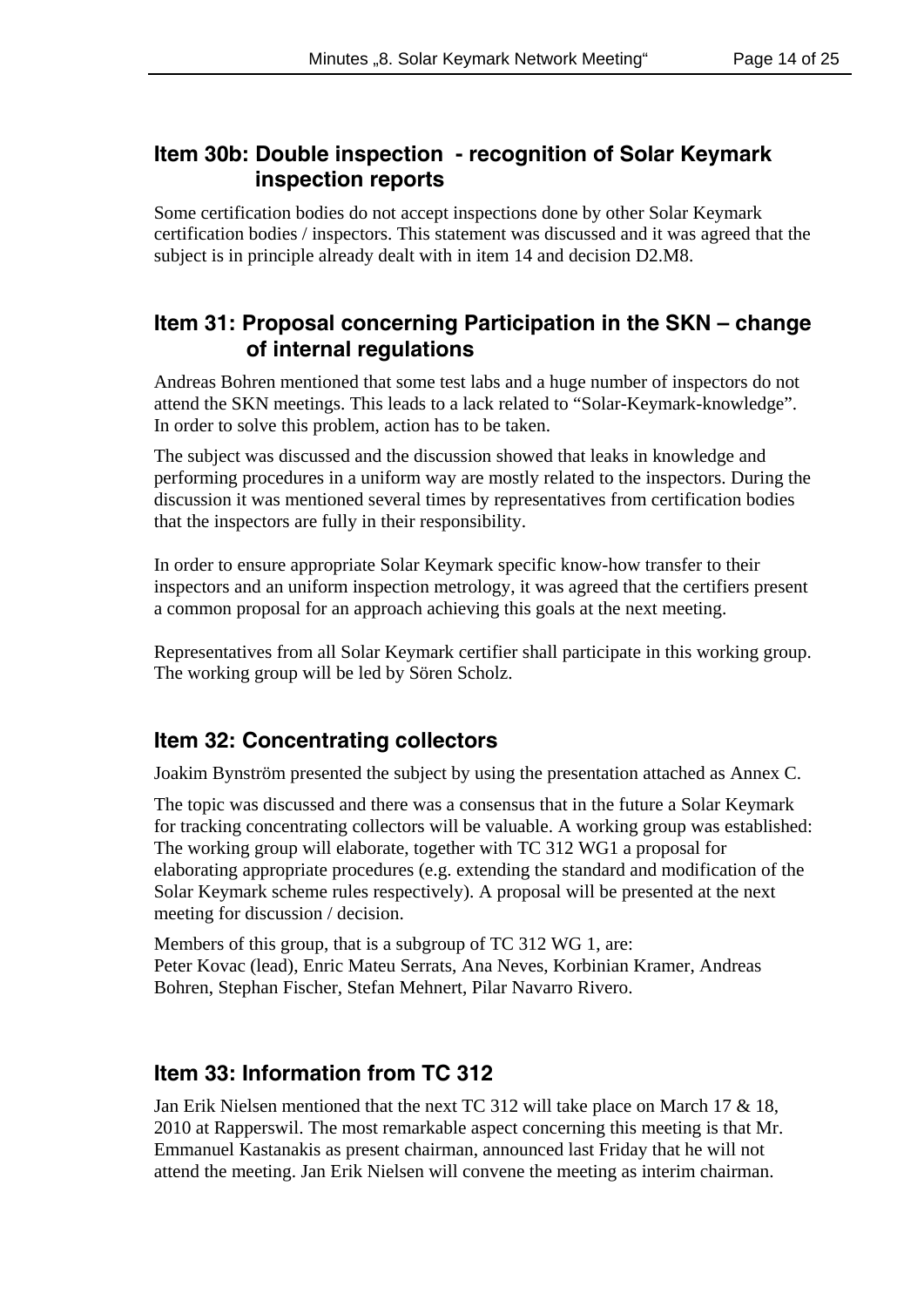## **Item 34: Information from QAiST-Project**

The Project QAiST (Quality assurance in solar thermal heating and cooling technology – keeping track with recent and upcoming developments) started officially on June  $1^{st}$ , 2009 and has a duration of 3 years. Project co-ordinator is Pedro Dias from ESTIF.

He presented the project by using the presentation attached as Annex D. After the presentation no questions were asked.

## **Item 35: Eco-design and energy labelling**

Gerard van Amerongen mentioned that eco-design methods are being developed. ESTIF is actively involved in this development. Since time was quite short he limited his presentation on the required inputs of test results. With regard to the specific standards these are

#### EN 12975-2:

An agreement on the principle in the current implementation should be accepted. A few changes to the text of the eco-design method have been proposed and it has now to be seen if these changes will be implemented in the final documents

#### EN 12976 or ISO 9459 respectively.

Since it is required for the eco-design methods that the annual solar output should be according to eco design climate and load profiles this excludes ISO 9459-2 (CSTGmethod) but includes ISO 9459-5 (DST-method)

#### EN 12977-3:Store losses and heat exchanger efficiency

It could be the case that for the eco-design methods also a store energy label could be required. Such an energy label is now under development. First indications are that EN12977-3 is seen as the best option. Parameters related to heat exchangers will not be included.

#### Pump power:

The development of an energy label for pumps is in progress. Such a label offers an opportunity to the solar thermal branch to promote well performing pumps

## **Item 36: IEA SH&C Task 43 on "Rating and Certification Procedures"**

With the Solar Heating and Cooling Programme (SH&C) of the International Energy Agency (IEA) new Task named "Solar Rating and Certification Procedures - Advanced Solar Thermal Testing and Characterisation for Certification of Collectors and Systems" was officially launched on June 1, 2009.

The operating agents of the Task are Les Nelson for the US and Jan Erik Nielsen for Europe. Jan Erik Nielsen mentioned the relevance to the activities to be carried out within Task 43 for Solar Keymark Certification. Furthermore he emphasised that Task 43 provides and excellent basis to agree on a global approach for certification of solar thermal products.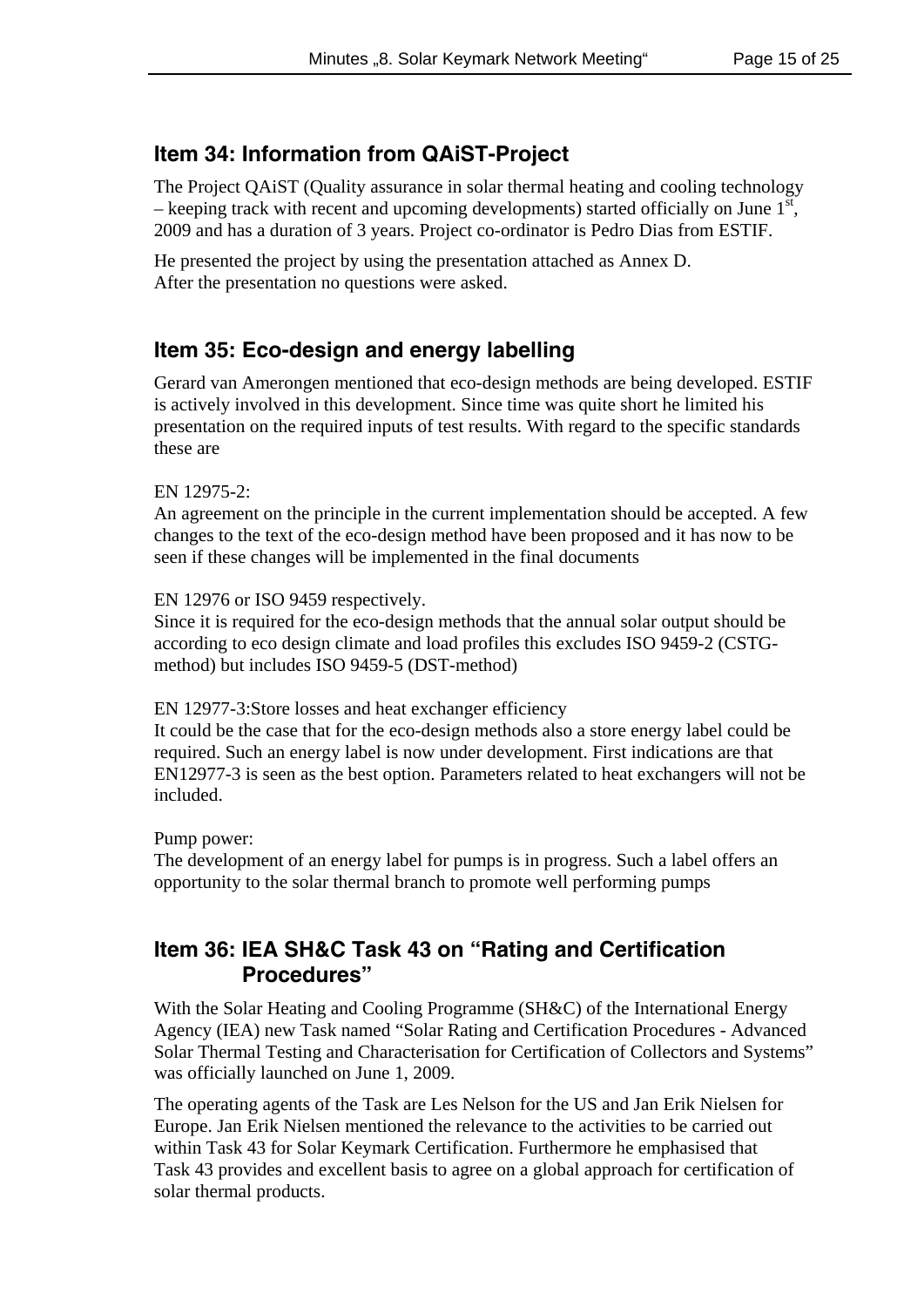The latest meeting was held at ITW, Stuttgart on Feb.  $9 - 10$ , 2010 in combination with an industry workshop related to " Solar thermal hot water and combisystems - Testing and Certification" on Feb. 8, 2010.

The next meeting will be on October 4 & 5, 2010 at Graz, Austria.

#### **Item 37: Need for changing the structure**

Harald Drück mentioned that due to the huge success of solar Keymark Certification and also due to the related activities of the Solar Keymark Network, the number of participants in the Solar Keymark Network meeting is increasing continuously. At present approx. 50 persons are attending the meeting. In order to ensure that Solar Keymark Network meetings can also in the future be performed in an effective way, the current structure of the meetings might have to be changed. Possible operations for this are to perform parallel meetings and /or the implementation of a kind of Solar Keymark board.

The different approaches were briefly discussed and it was agreed that a proposal for a new structure should be presented by the Solar Keymark Chairman and Secretary at the next meeting.

### **Item 38: Solar Keymark Foundation**

Jan Erik Nielsen mentioned that due to the reduced fees and the only slightly reduced payments from industry, money for the Solar Keymark Network will be generated (see also item 7 related to revised Solar Keymark scheme rules). For this year an amount of approx. 100.000 EURO is expected. The intention is to use this money for the further development of Solar Keymark certification and activities closely related to this. This money should be managed by a "Solar Keymark Foundation".

It was agreed to establish a working group to elaborate a first proposal for the implementation of the "Solar Keymark Foundation".

This working group is consisting of the following persons: Jan Erik Nielsen (lead), Harald Drück, Korbinian Kramer, Stephan Fischer, Costas Travasaros, Joakim Bynström, Xavier Noyon, Sebastian Laipple, Gerard van Amerongen or Teun Bokhoven, Christian Stadler, João Santos and Sören Scholz.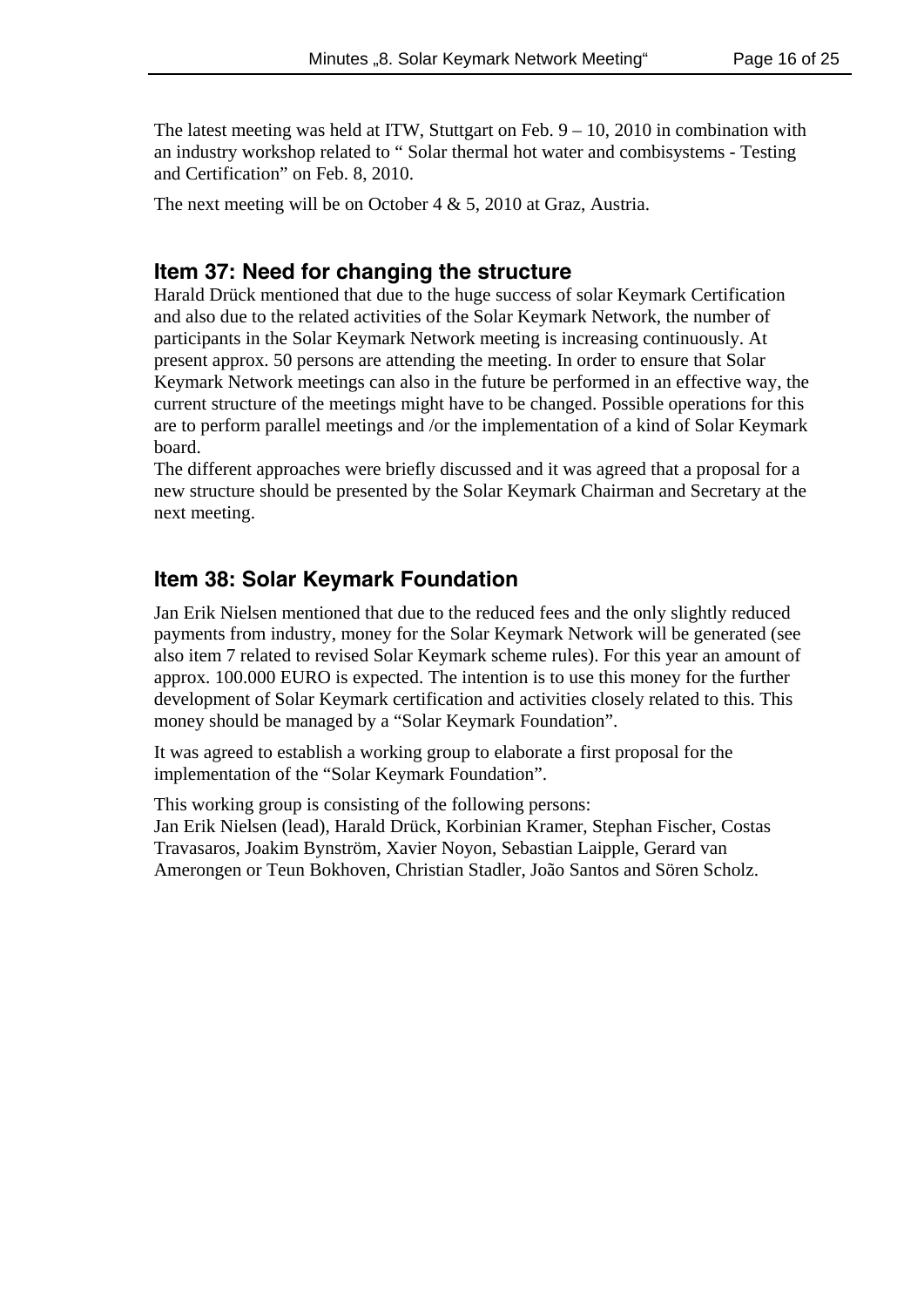## **Item 39: Any other business**

#### **Item 39.1: Reference collector area**

Martin Meingassner proposed to change the collector reference area for aperture area to gross area. It was decided that this topic should be discussed within TC 312 WG1

## **Item 40: Date and place of next meetings**

The autumn 2010 meeting is scheduled for

## October 7<sup>th</sup> 9:00 hrs to October 8<sup>th</sup> 12:00 hrs

at Graz, Austria.

The spring 2011 meeting is scheduled for

March  $22<sup>nd</sup> 12:00$  hrs to March  $23<sup>rd</sup> 14:00$  hrs

in Brussels.

## **Item 41: End of meeting**

Harald Drück thanked the participants for attending the meeting and for their constructive discussions. He closed the meeting at 13:00 hrs.

The minutes were prepared by Harald Drück (Chairman of the Solar Keymark Network) in assistance with Jan Erik Nielsen (SKN Secretariat) and Maria João Carvalho (proof reading)

Stuttgart March  $25<sup>th</sup>$ , 2010

#### **Contact address Solar Keymark Chairman:**

Harald Drück ITW, Stuttgart University Pfaffenwaldring 6 70550 Stuttgart, Germany Email: **drueck@itw.uni-stuttgart.de**

#### **Contact address Solar Keymark Secretariat:**

Jan Erik Nielsen **PlanEnergi** Aggerup 1 4330 Hvalsoe, DK Email: jen@planenergi.dk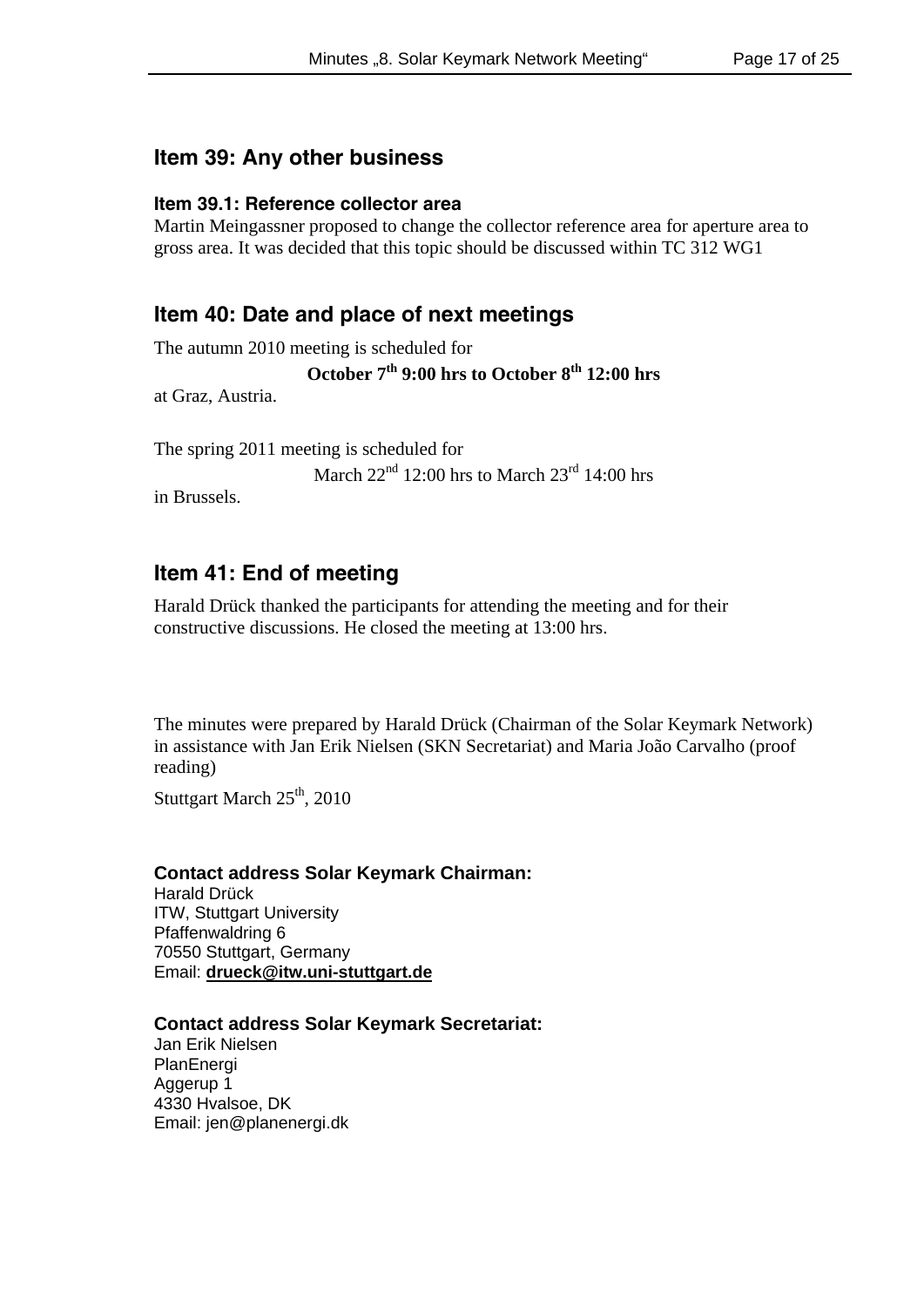# **Annex A: List of participants**

# **8th Meeting, RAPPERSWIL, MARCH 15TH & 16th, 2010**

| <b>NAME</b>                     | <b>ORGANISATION</b>                   |
|---------------------------------|---------------------------------------|
| Gerard van Amerongen            | vA Consult / Holland Solar            |
| <b>Francois Xavier Ball</b>     | <b>CERTITA</b>                        |
| Giovanni Bellenda               | Modulo-Uno                            |
| Andreas Bohren                  | <b>SPF</b>                            |
| Joakim Byström                  | Absolicon Solar Concentrator AB / SIS |
| Pedro Dias                      | <b>ESTIF</b>                          |
| <b>Harald Drück</b>             | <b>ITW</b>                            |
| Wolfgang Eisenmann              | Wagner / Bsi                          |
| Jaime Fernandez Gonzalez-Granda | <b>AENOR</b>                          |
| Stepfan Fischer                 | <b>ITW</b>                            |
| <b>Ulrich Fritzsche</b>         | TÜV Rheinland                         |
| <b>Emanuel Godal</b>            | <b>TSU Piestany</b>                   |
| <b>Walter Gubler</b>            | <b>SPF</b>                            |
| <b>Andreas Haller</b>           | Swissolar                             |
| Susanne Hansson                 | <b>SP CERT</b>                        |
| Julien Heintz                   | <b>CETIAT</b>                         |
| Franz Helminger                 | AIT                                   |
| Maria João Carvalho             | <b>INETI-LECS</b>                     |
| <b>Bouzid Khebchache</b>        | <b>CSTB</b>                           |
| Peter Kovacs                    | SP                                    |
| Korbinian Kramer                | <b>ISE</b>                            |
| Sebastian Laipple               | <b>SPF</b>                            |
| Carsten Lampe                   | <b>ISFH</b>                           |
| Allan Liu                       | Intertek                              |
| <b>Enric Mateu Serrats</b>      | <b>CENER</b>                          |
| <b>Rob Meesters</b>             | Solahart                              |
| Kiro Mitevski                   | Solar Test Center in Skopje           |
| Jan Erik Nielsen                | ESTIF/PlanEnergi                      |
| Xavier Noyon                    | <b>ESTIF</b>                          |
| Giorgos Panaras                 | Demokritos                            |
| Pierluigi Premoli               | <b>ICIM</b>                           |
| Alexandar Prodanov              | Solar Test Center in Skopje           |
| George Roditis                  | <b>AEC</b>                            |
| Thomas Rouweler                 | <b>KIWA</b>                           |
| Achim Sadenwater                | DIN CERTCO                            |
| Fabienne Salaberry              | <b>CENER</b>                          |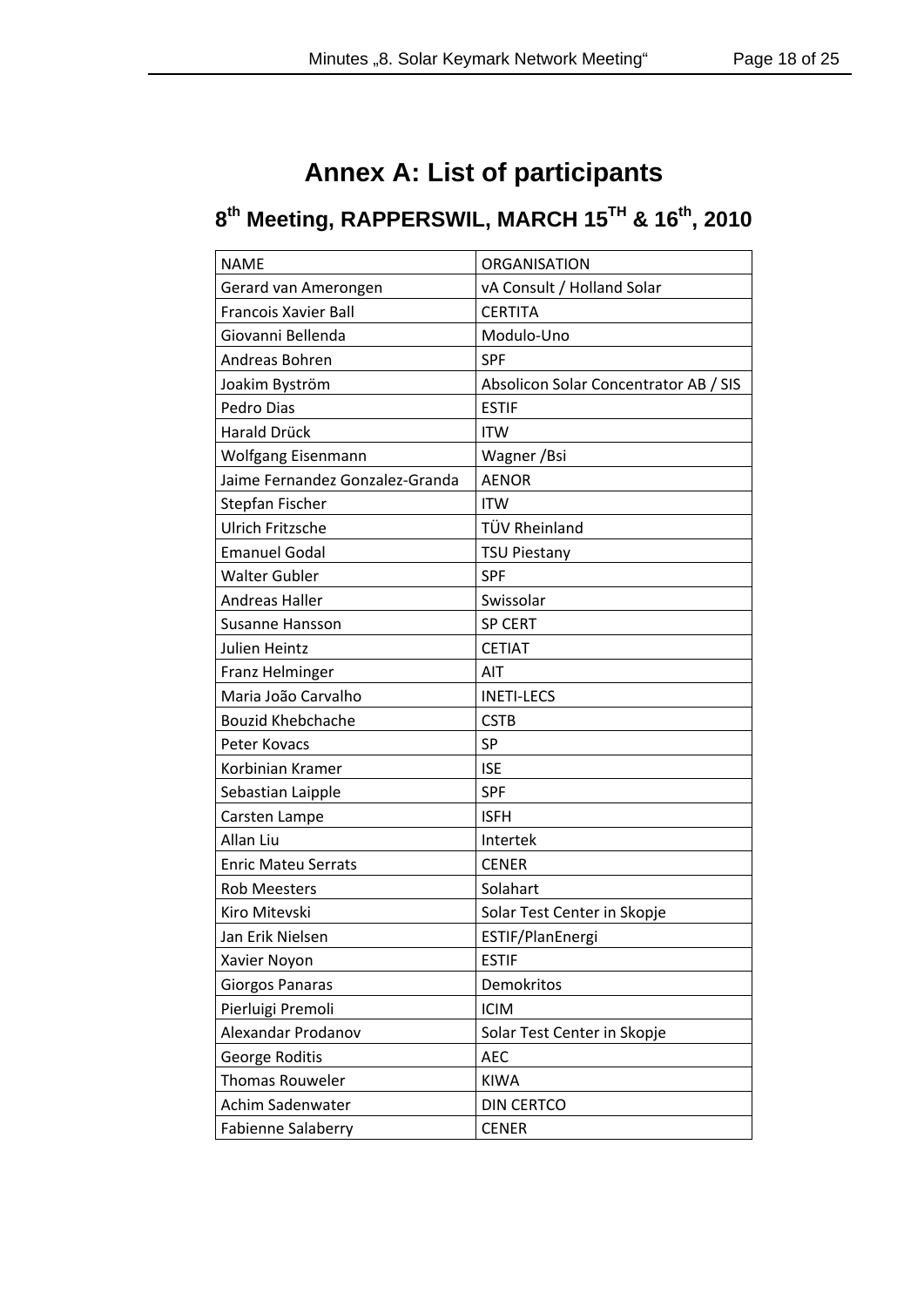| <b>NAME</b>              | <b>ORGANISATION</b>     |
|--------------------------|-------------------------|
| João Santos              | <b>CERTIF</b>           |
| Sören Scholz             | DIN CERTCO              |
| Vinod Sharma             | <b>ENEA</b>             |
| <b>Allard Slomp</b>      | <b>KIWA</b>             |
| <b>Christian Stadler</b> | Sonnenkraft /BSi        |
| Jean-Marc Suter          | <b>Suter Consulting</b> |
| Danjana Theis            | IZES/TZSB               |
| <b>Costas Travasaros</b> | Prime Laser Tech / EBHE |
| Carlo Vassella           | <b>SPF</b>              |
| Stanislav Zamecnik       | <b>TSU Piestany</b>     |
| Hannes Zannantoni        | AsiC                    |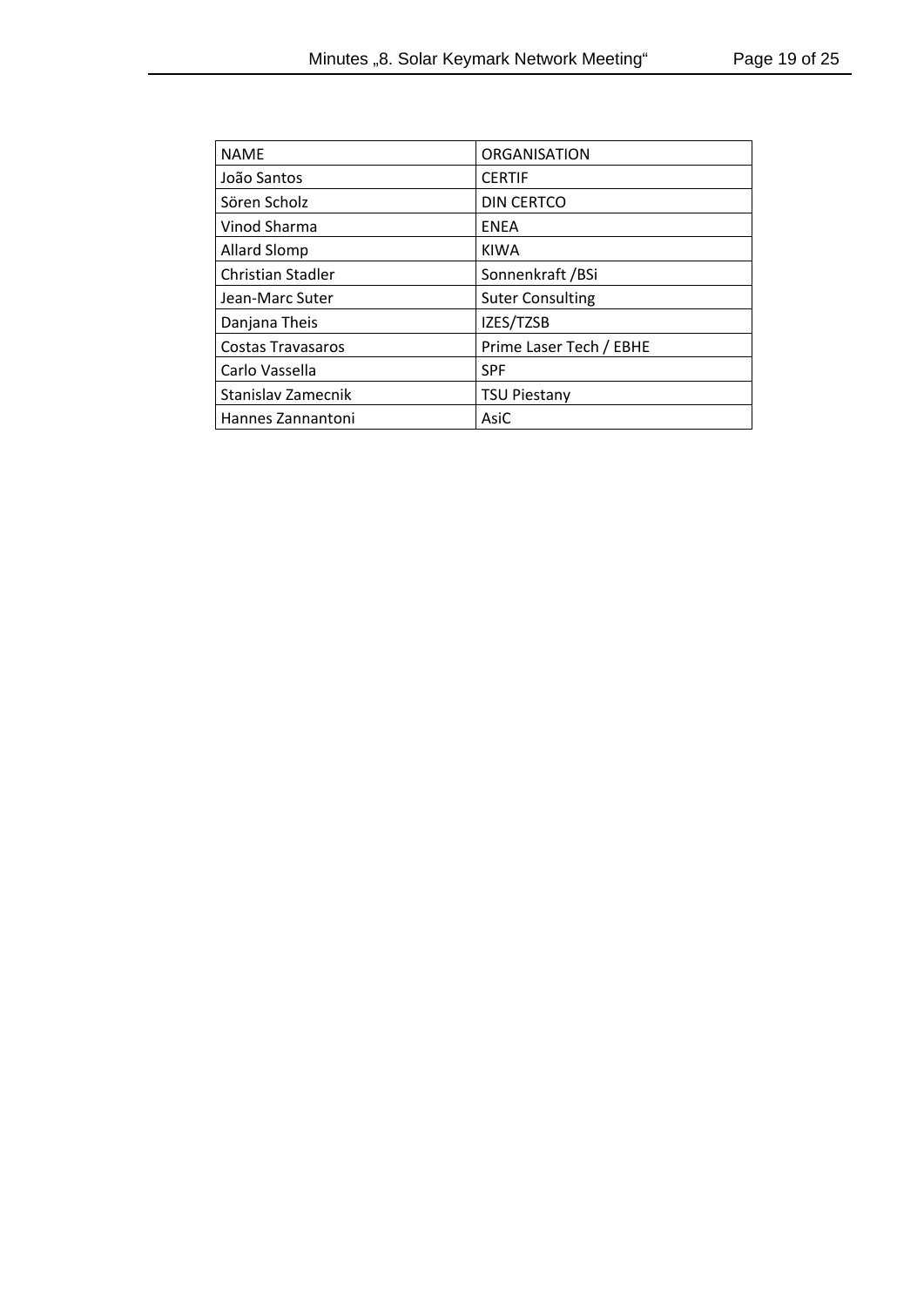## **Annex B: Presentation related to**

**Simulation of low solar radiation testing days using solar radiation shield during thermal performance tests of factory-made systems according to the CSTG-method**

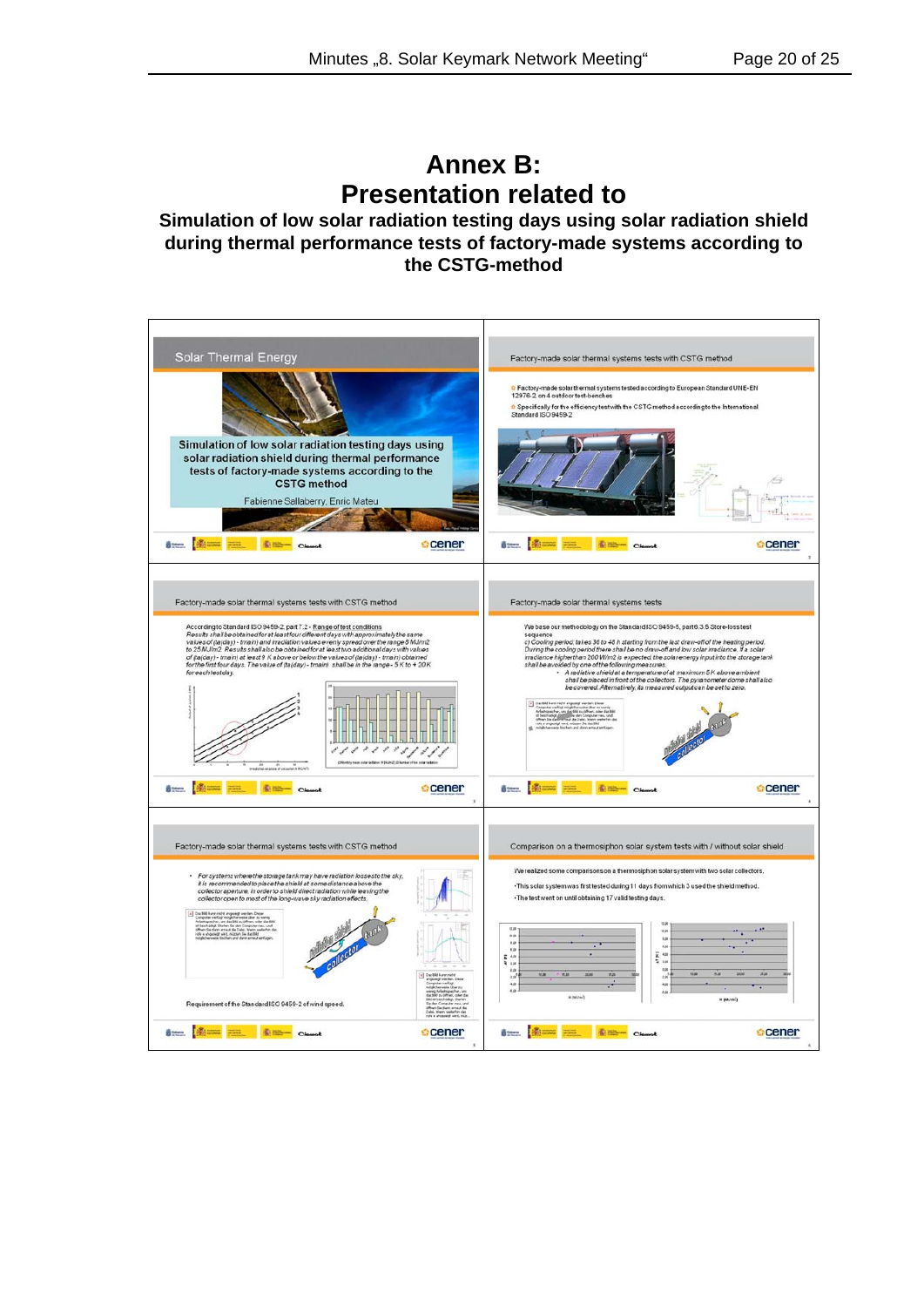| Coefficients results for the two of both linear regressions<br>In both cases the coefficients are well correlated, ie that the values approach the<br>standarderror committed.<br>$^{18}$<br>i an<br>t as                                                                                                       | 0.00<br>678<br>im<br>634<br>0.72 |                  |                                                             |               |                          |     |
|-----------------------------------------------------------------------------------------------------------------------------------------------------------------------------------------------------------------------------------------------------------------------------------------------------------------|----------------------------------|------------------|-------------------------------------------------------------|---------------|--------------------------|-----|
| 1,36<br>i.sa                                                                                                                                                                                                                                                                                                    | 4.70<br>aiss                     |                  |                                                             |               |                          |     |
| ú.                                                                                                                                                                                                                                                                                                              | 1.96                             |                  | $Q = a_1 H + a_2 (t_{\text{other}} - t_{\text{min}}) + a_3$ |               |                          |     |
| 0.50<br>oks-                                                                                                                                                                                                                                                                                                    |                                  |                  |                                                             |               | <b>Second regression</b> |     |
| $-t$ bb<br>-kilds                                                                                                                                                                                                                                                                                               | Paramet                          | First regression | Standard                                                    |               | Standard                 | tc  |
| $200 -$<br>2.86                                                                                                                                                                                                                                                                                                 | ers<br>a, (m/)                   | Value<br>1.55    | deviation<br>$+0.07$                                        | Value<br>1.60 | deviation<br>$+0.00$     | 0.5 |
| 3.50<br>$100 -$<br>410                                                                                                                                                                                                                                                                                          | a. (HUN)                         | 0.73             | $*0.06$                                                     | 0,74          | $= 0.05$                 | 0.1 |
|                                                                                                                                                                                                                                                                                                                 | a, (H)]                          | $-2.1$           | $+1.37$                                                     | $-1.70$       | $*1.53$                  | 0.2 |
|                                                                                                                                                                                                                                                                                                                 |                                  |                  |                                                             |               | <b>Scener</b>            |     |
| <b>dress Allense Allense</b><br>Conclusion<br>o In our understanding this method can be applied without affecting<br>significantly the long term prediction of the system tested.<br>According to other testing laboratories experience, is it advisable<br>to use solar shield procedure with the CSTG method? |                                  |                  |                                                             |               |                          |     |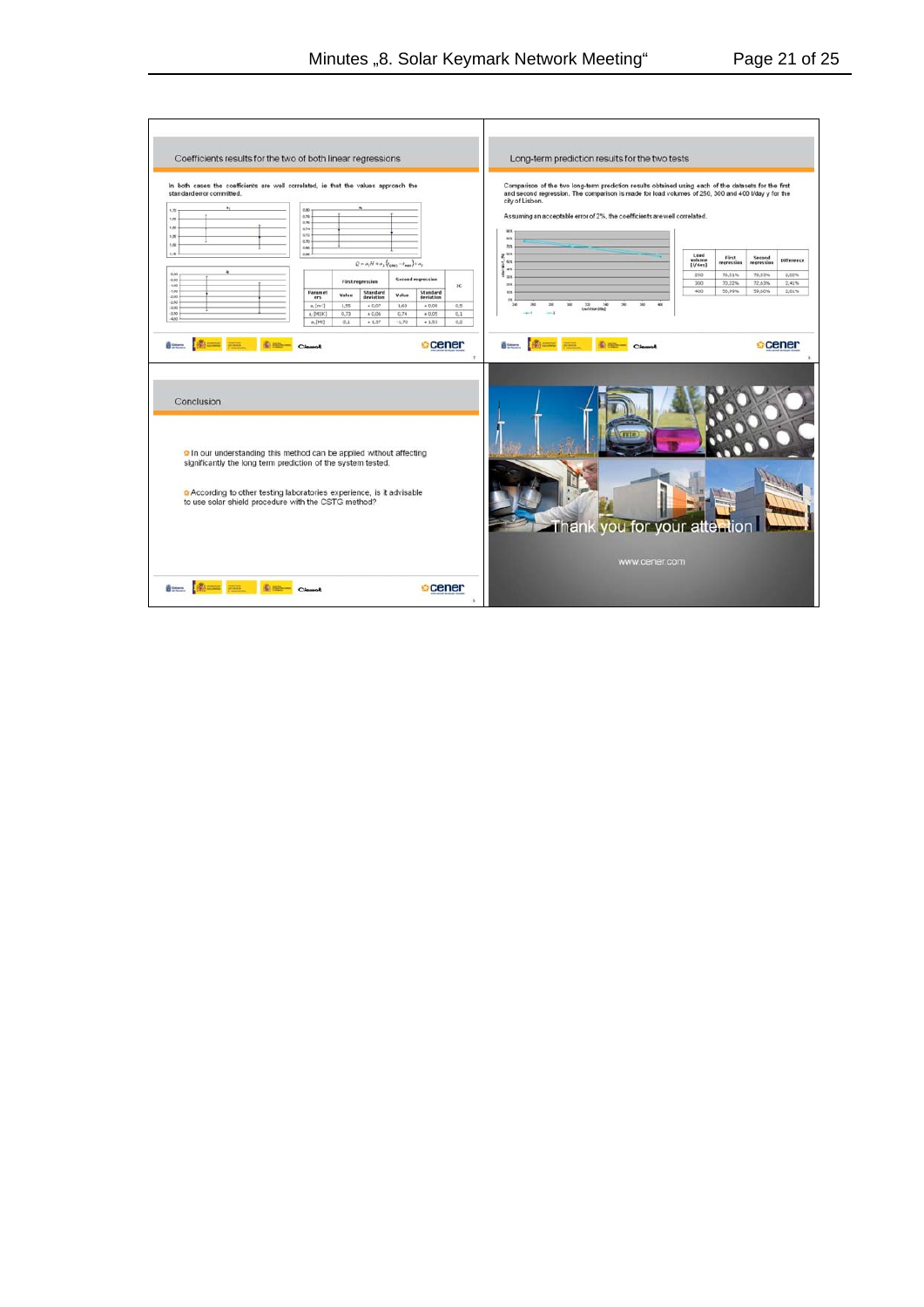# **Annex C: Presentation related to Concentrating Collectors**

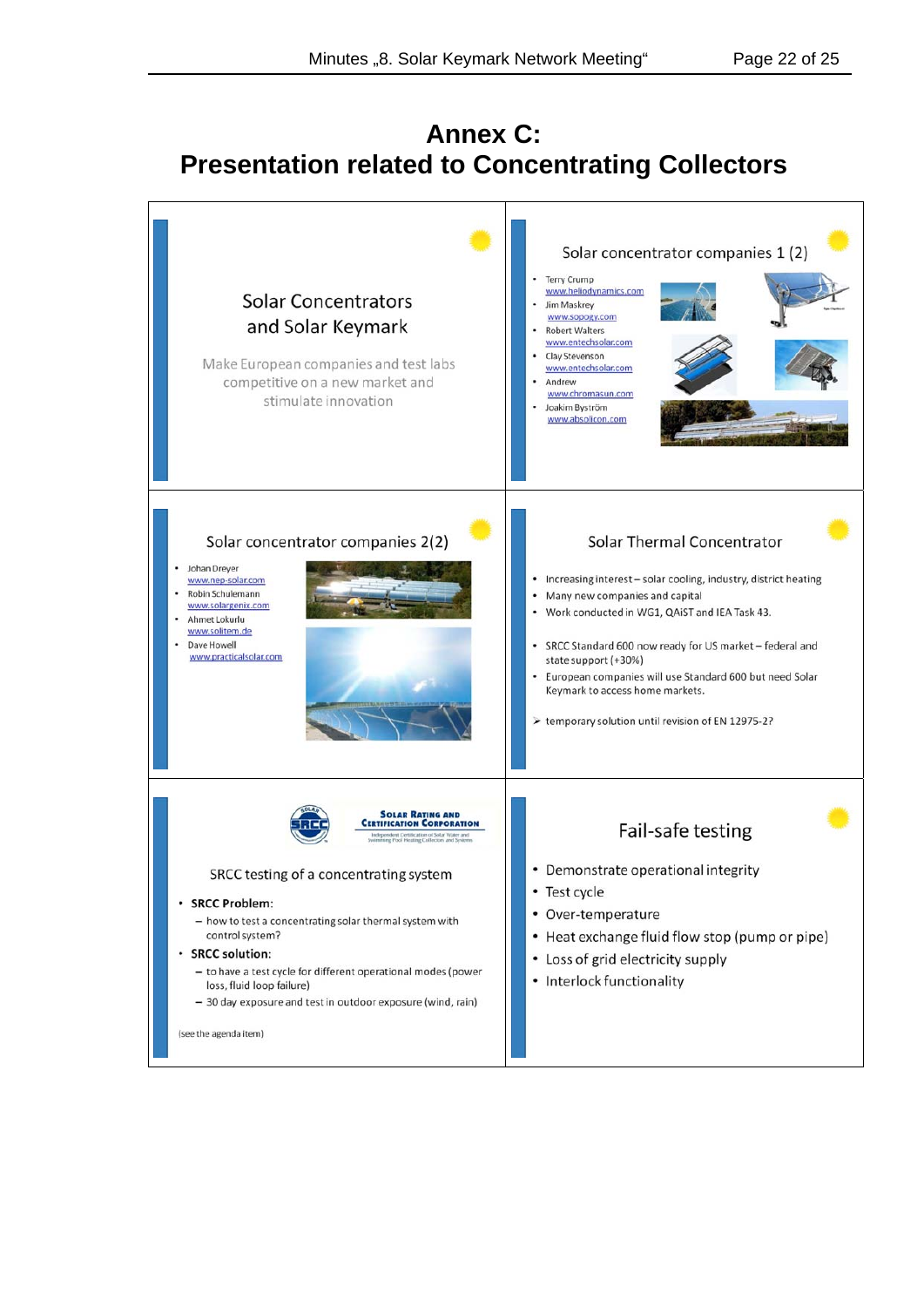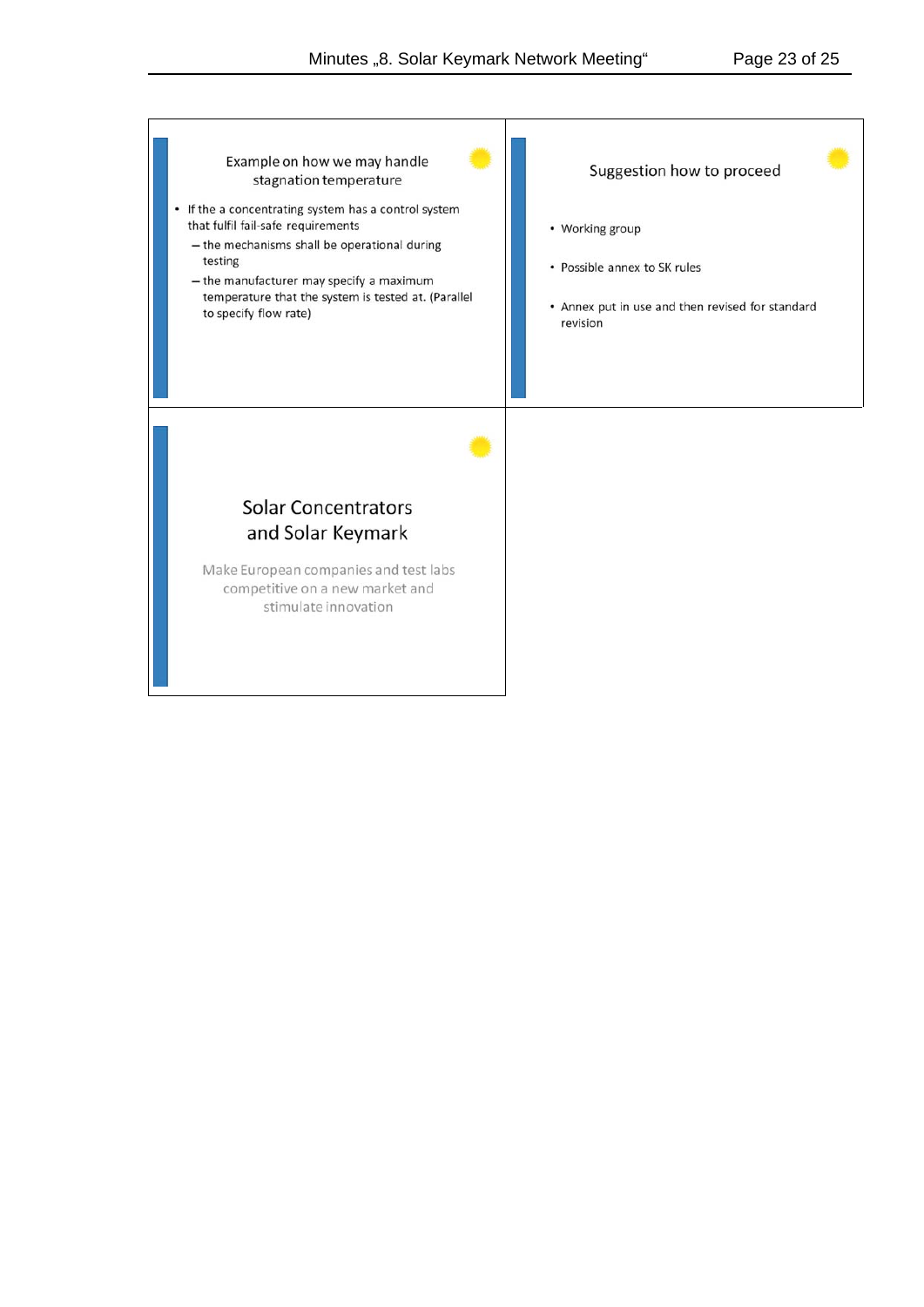